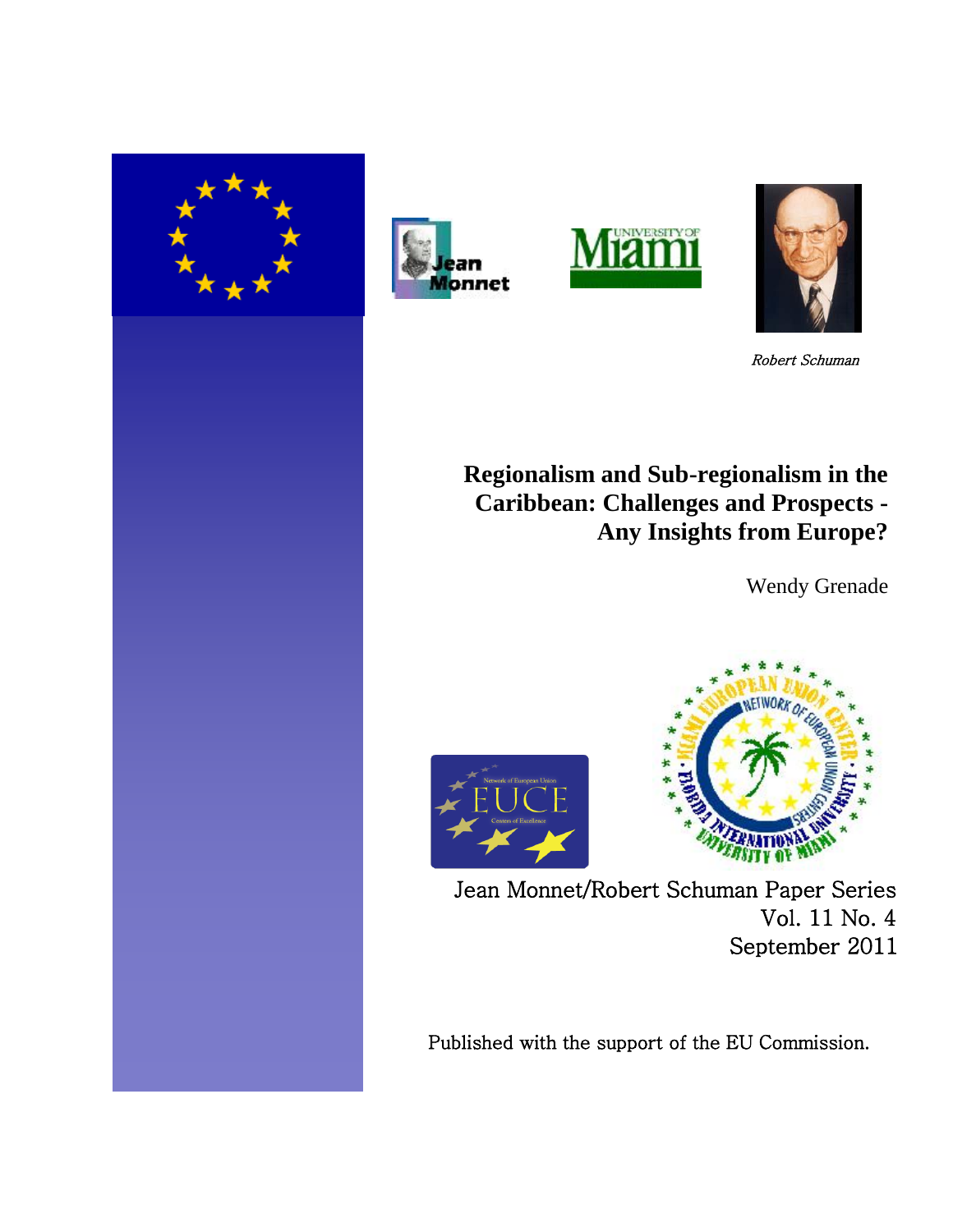#### **The Jean Monnet/Robert Schuman Paper Series**

The Jean Monnet/Robert Schuman Paper Series is produced by the Jean Monnet Chair of the University of Miami, in cooperation with the Miami-Florida European Union Center of Excellence, a partnership with Florida International University (FIU).

These monographic papers analyze ongoing developments within the European Union as well as recent trends which influence the EU's relationship with the rest of the world. Broad themes include, but are not limited to:

- EU Enlargement
- ◆ The Evolution of the Constitutional Process
- ◆ The EU as a Global Player
- ◆ Comparative Regionalisms
- ◆ The Trans-Atlantic Agenda
- EU-Latin American Relations
- Economic issues
- Governance
- ◆ The EU and its Citizens
- $\bullet$  FU Law

As the process of European integration evolves further, the Jean Monnet/Robert Schuman Papers is intended to provide current analyses on a wide range of issues relevant to the EU. The overall purpose of the monographic papers is to contribute to a better understanding of the unique nature of the EU and the significance of its role in the world.

#### *Miami - Florida European Union Center Jean Monnet Chair Staff*

University of Miami **Joaquín Roy** (Director) 1000 Memorial Drive **Astrid Boening** (Associate Director) 101 Ferré Building **María Lorca** (Associate Editor) Coral Gables, FL 33124-2231 **Maxime Larive** (Research Assistant) Phone: 305-284-3266 Fax: (305) 284 4406 Web: [www.miami.edu/eucenter](http://www.miami.edu/eucenter) **Florida International University**

Rebecca Friedman (FIU, Co-Director)

#### *Inter-American Jean Monnet Chair Editorial Board:*

**Carlos Hakansson,** Universidad de Piura, Perú **Finn Laursen,** Dalhousie University, Halifax, Canada **Michel Levi-Coral,** Universidad Andina Simón Bolívar, Quito, Ecuador **Fernando Laiseca,** ECSA Latinoamérica **Félix Peña,** Universidad Nacional de Tres de Febrero, Buenos Aires, Argentina **Lorena Ruano**, Centro de Investigación de la Economía (CIDE), México **Eric Tremolada**, Universidad del Externado de Colombia, Bogotá, Colombia

*International Jean Monnet Chair Editorial Advisors:* **Francesc Granell**, University of Barcelona, Spain **Blanca Vilà**, Universitat Autònoma de Barcelona **Federiga Bindi,** University Tor Vergata (Rome)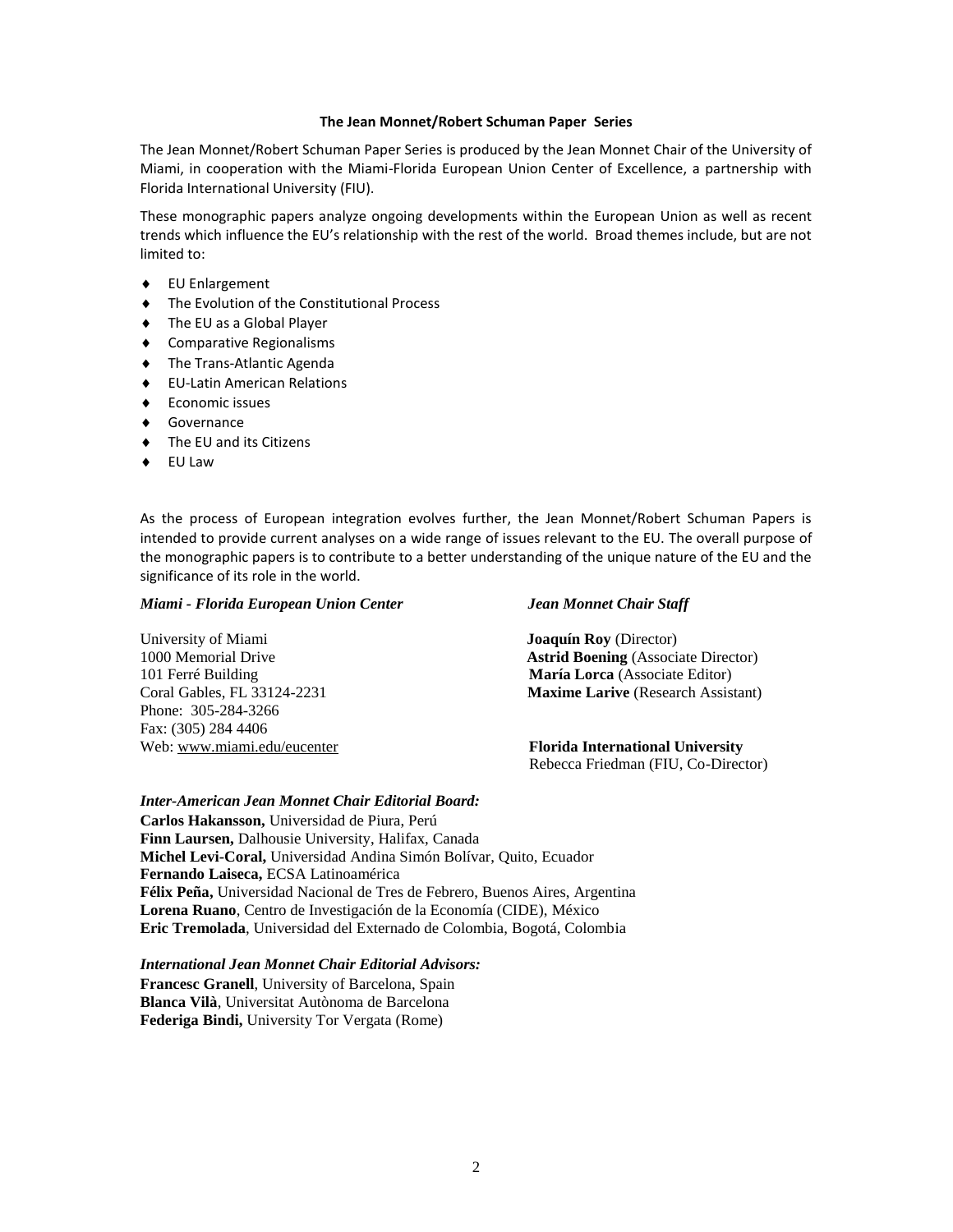# **Regionalism and Sub-regionalism in the Caribbean: Challenges and Prospects - Any Insights from Europe?**

Wendy Grenade<sup>+</sup>

# **ABSTRACT**

This paper examines the complexities of regional integration in the developing world and the internal and external forces that shape regional and sub-regional groupings. The main contention is that moments of uncertainty and stagnation at the regional level act as incentives for deeper sub-regionalism. The paper explores the challenges and prospects within the Caribbean Community (CARICOM) and the sub-regional grouping of the Organisation of Eastern Caribbean States (OECS) and analyses the extent to which the European Union"s (EU"s) model has influenced regional integration in the Caribbean.

**Key words:** Caribbean Community (CARICOM), European Union, Economic partnership Agreement, Organisation of Eastern Caribbean States, regional integration and globalisation

# **Introduction**

l

The recent global financial and economic crisis has brought to the fore the complexities of the post-Cold War capitalist order. The convergence of old and new threats continue to reconfigure the global landscape. In the face of uncertainty, corporate enterprises and sovereign states are preoccupied with competitiveness and viability as the peoples of the world search for security in their daily lives, democracy and hope. Recent uprisings in parts of Europe and the Middle East bring into question the contradictions of the global political and economic order. At the same time, potential poles of power are emerging; such as China, Russia, India and Brazil, providing alternative policy options and multiple platforms for engagement. Within this maze, regional integration continues to be necessary but problematic. The current moment is both a threat and an incentive for regional integration schemes. Sovereign states are forced to turn their attention inward as economic instability and societal disorder threaten political capital. Yet, as global forces rage, states are also forced to seek refuge in collective regional arrangements, which act as logical buffers. While this is not new, a large question is, whither regional integration in the contemporary global era?

 $\clubsuit$  An earlier version of this paper was first presented at the European Union Twelfth Biennial International Conference on the panel *The European Union in Latin America,* Hyatt Regency Boston, Boston Massachusetts March 3-5, 2011. I wish to thank Professor Sebastian Royo for his comprehensive comments as discussant for the panel. I also wish to thank Professor Joaquin Roy, the other panellists and colleagues who commented on the paper.

**Wendy Grenade** holds a Ph.D. and MA in International Studies from the University of Miami, with concentrations in Comparative Politics and International Relations. She has authored several scholarly articles on regional integration, Caribbean-EU relations, Caribbean governance and politics in post revolutionary Grenada. Dr. Grenade is currently a Lecturer in Political Science, Department of Government, Sociology and Social Work, the University of the West Indies, Cave Hill Campus. Prior to joining the faculty at UWI she lectured at Florida Atlantic University, and was a Research Associate at the European Union Centre, University of Miami. Dr. Grenade was also employed with the Government of Grenada in the Public Sector and in the Grenada Diplomatic Service, with postings in Washington, D.C. and London. Dr. Grenade has also been recognised for her research and publication at the Cave Hill Campus for 2008-2009.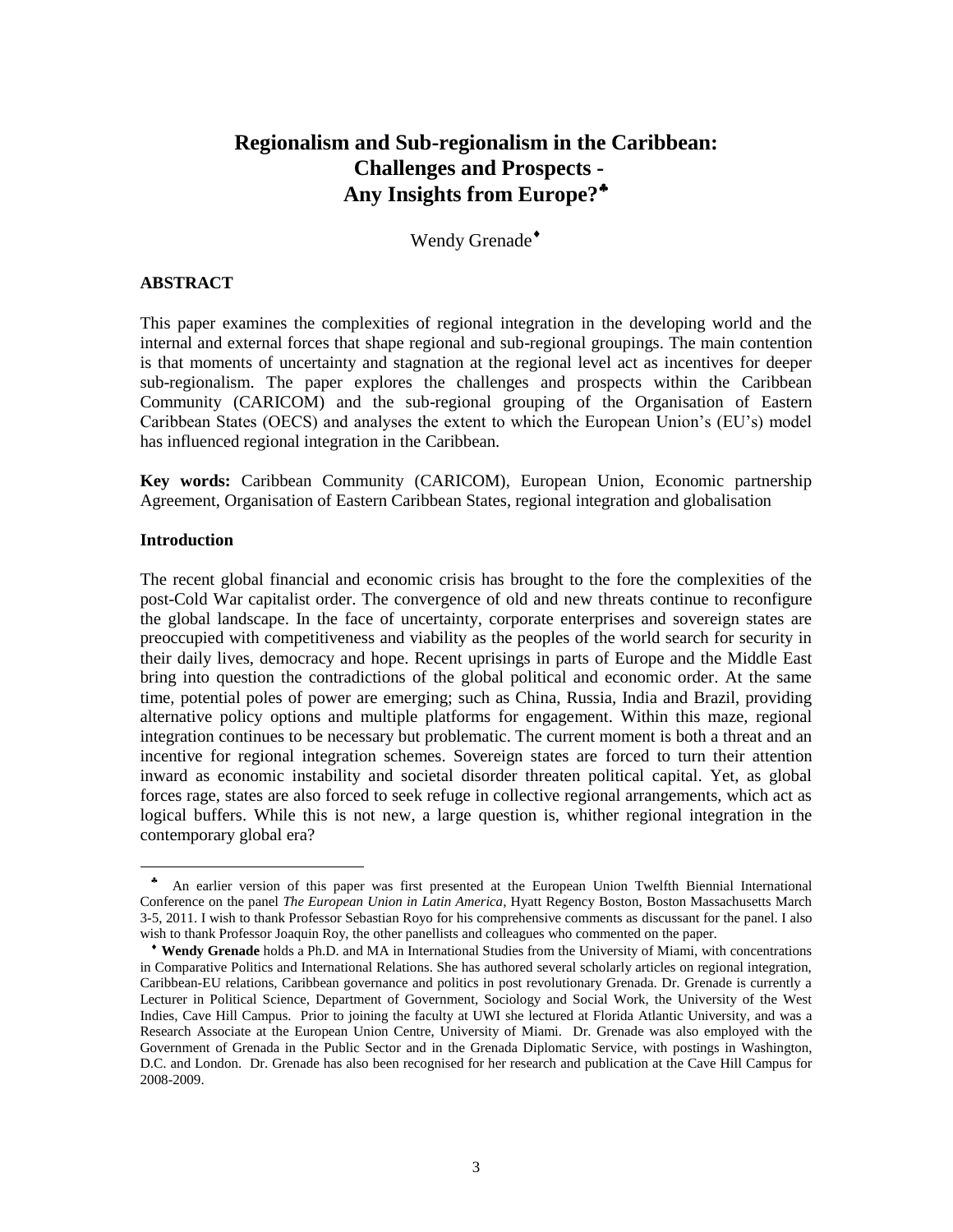The European Union (EU) is the most advanced regional integration project in the world. It is characterized by a unique mix of intergovernmentalism and supranationality and supported by strong networks and interests. Beginning with the creation of the European Coal and Steel Community (ECSC) in the 1950s to the current Lisbon Treaty,<sup>2</sup> the EU has simultaneously deepened and widened its regional project. In the process it has created a number of common institutions which have acted as a catalyst to sustain integration. In so doing, it has made advances in a number of areas including a common currency – the Euro **-** an internal market and the harmonization of policies in a number of issue areas.<sup>3</sup> However, while the EU may be an economic superpower it continues to be a political dwarf.<sup>4</sup> Some of its challenges include incohesive foreign policies, monetary instability, democratic deficits and questions of legitimacy. Nonetheless, the EU remains an example of regional integration and it provides useful insights for the rest of the world.

In the Global South, as is the case within the Caribbean Community (CARICOM), regional projects also experience moments of advance and stagnation. These are often linked to the interplay between internal political, economic and socio-cultural dynamics and larger global forces. The situation is compounded particularly for post-colonial countries. Despite strong incentives to integrate, the process of integration is often haunted by historical ghosts;

compromised by conditions of vulnerability, poverty and insecurity; undermined by the lack of political will and popular support and stymied by the absence of common institutions. Within this context the central question this paper seeks to address is, what accounts for relatively deeper levels of integration at the sub-regional level in the Caribbean? A further question is, to what extent has the EU influenced regional integration in the Caribbean?

After this introduction, the paper presents a brief theoretical overview of regional integration. It then provides an overview of the current state of CARICOM and the OECS, drawing insights from the EU. The final section of the paper presents conclusions and suggestions for further research.

## **Regional Integration: A Conceptual Guide**

The study of regional integration is not new. The 1950s and 1960s saw the first wave of integration theories which were used to conceptualize the early stages of European integration. One of the classical debates in the field surrounded neo-functionalism and inter-governmentalism. Neo-functionalism advances the notion that national governments are willing to cede sovereignty over certain matters to regional institutions, which can then make laws and policies that are binding upon those governments. In this respect regional integration refers to "the process whereby political actors in several distinct national settings are persuaded to shift their loyalties, expectations and political activities to a new center whose institutions possess or demand jurisdiction over the pre-existing national states."<sup>5</sup> This perspective holds that the momentum for integration could be maintained where supranational agencies were given tasks that facilitated the

 $<sup>2</sup>$  After a difficult ratification process, on 1 December, 2009 the Treaty of Lisbon entered into force. This marked the</sup> culmination of a process which began with the Amsterdam Treaty in 1997, followed by the Nice Treaty in 2002 and the controversial Constitutional Treaty in 2004. The Lisbon Treaty is the latest expression of the European integration process which is intended to enhance the efficiency of the Union and improve the coherence of its operations. See Treaty of Lisbon EUROPA [\(http://europa.eu/lisbon\\_treaty/index\\_en.htm\)](http://europa.eu/lisbon_treaty/index_en.htm) Accessed 18 February, 2011.

<sup>&</sup>lt;sup>3</sup> For comprehensive accounts of the European integration process see Elizabeth Boomberg and Alexander Stubb, 2003; Desmond Dinan, 2005; Roy H. Ginsberg, 2007; John McCormick, 2002; John Van Oudenaren, 2000.

<sup>&</sup>lt;sup>4</sup> The EU continues to show incohesion in its foreign policy. Its latest delayed collective response to the crises in Tunisia and Egypt are cases in point (see "Ashton accused of "playing second violin" on Egypt" BBC Democracy Live Wednesday 2 February, 2011. [http://news.bbc.co.uk/democracylive/hi/europe/newsid\\_9382000/9382637.stm.](http://news.bbc.co.uk/democracylive/hi/europe/newsid_9382000/9382637.stm) Accessed 18 February, 2011.

 $<sup>5</sup>$  Haas, 1958, p. 16.</sup>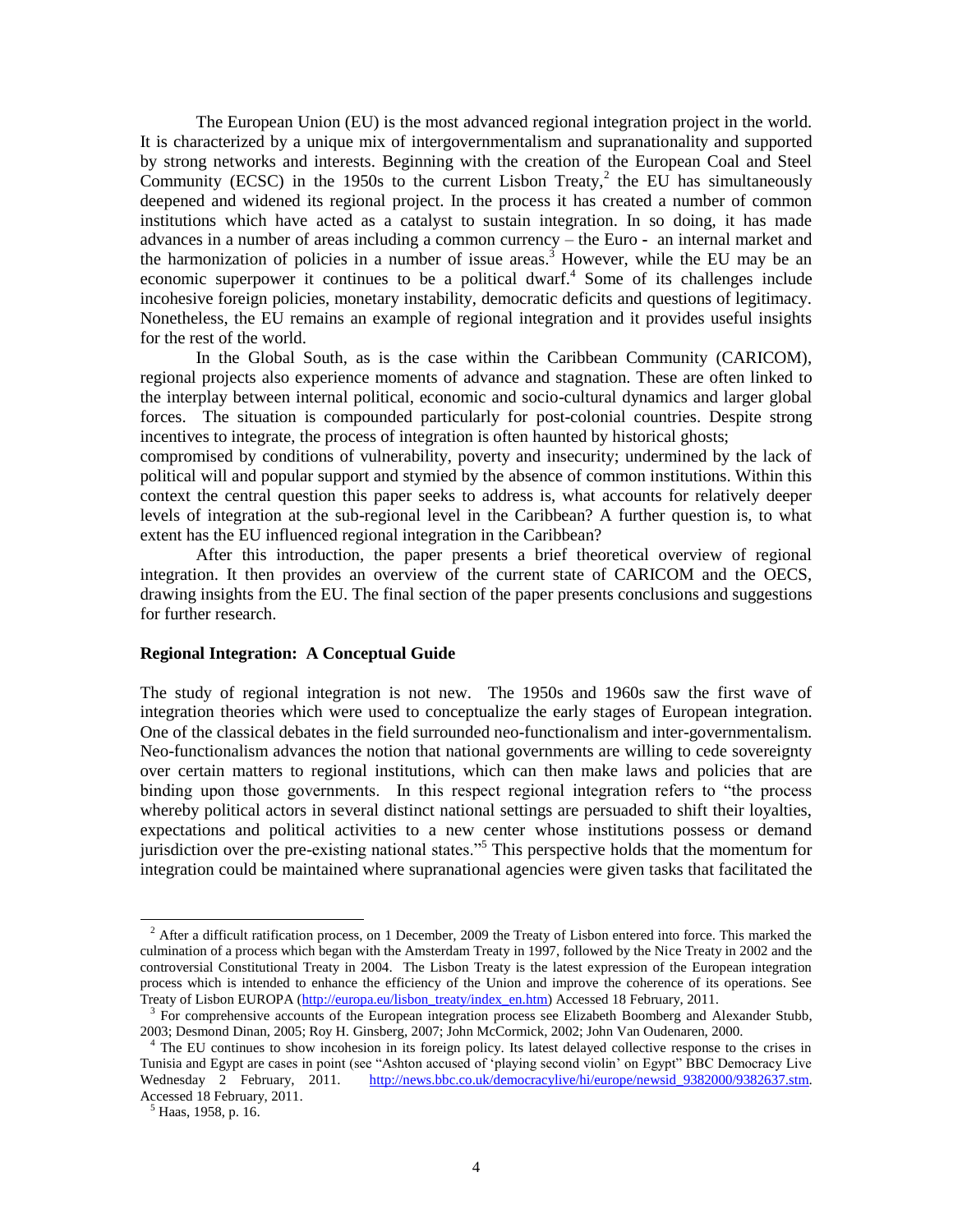upgrading of common interests. This is based on the concept of spill-over, where limited cooperation in one functional area will spill over into other areas as well.

In the wake of the empty chair crisis<sup>6</sup>in Europe in the 1960s, Hoffman challenged neofunctional logic and pointed to the influence of the 'national situation' and external forces on regional integration. He argued that "[e]very international system owes its inner logic and its unfolding to the diversity of domestic determinants, geo-historical situations and outside aims among its units."<sup>7</sup> Thus inter-governmentalism draws on the realist paradigm to explain regional integration. Key assumptions include: (1) the state is the primary actor in international affairs; (2) the main reason for a state"s existence is survival; (3) national interests are paramount; (4) the struggle for power underpins relations among states. Hence, inter-governmentalism is an approach to integration in which national governments establish institutions and procedures to pursue common interests but in which those governments retain the ultimate authority to pursue an independent policy if they desire. With this approach, although sovereignties are pooled, member states remain sovereign entities in the international arena. Proponents argue that those who expect to lose from integration will oppose it. In essence, countries tend to pursue intergovernmental integration when they want to reap the benefits of cooperation without surrendering their independence. Regional integration can therefore be understood as a series of bargains among the political leaders of the major states in a region as the result of converging preferences among these leaders. As Moravcsik observes, integration is advanced by the convergence of interests – commercial interests of powerful economic producers, macroeconomic interests of ruling government coalitions and structural incentives in the global economy.<sup>8</sup>

Political scientists in the developing world emphasize a developmental view. As  $Axiine^9$ indicates, while classical theories have been successfully applied to Western Europe, in the case of the developing world, an understanding of regional integration requires a different theoretical approach born out of an understanding of the world"s political economy. In this context, regional integration is viewed as "collective self-reliance" which provides member countries with a stronger platform with which to interact with the global political economy and pursue relations with other groups and countries. This perspective underscores the point that regional integration is not an end in itself but can be evaluated in terms of its contribution to development.

The New Regionalism Theory (NRT) goes further and seeks to explain the complexities of regionalisation in the context of the new wave of globalisation. Regional integration is conceived as "a complex process of change simultaneously involving state as well as non-state actors and occurring as a result of global, regional, national and local level forces."<sup>10</sup> The fundamental premise is that regions are emerging phenomenon, ambiguously both forming part of and driving, as well as reacting against and modifying the global order. Hettne<sup>11</sup> also distinguishes between regional integration in the developed and developing worlds. He contends that core regions are coherent, politically strong, well organized at the supranational level, not only economically growing but leading in technological innovation. Further, core regions are "policy-makers" which organize for the sake of being better able to control the rest of the world, the world outside of their own region and compete among themselves in exercising this influence. Peripheral regions, on the other hand, are "policy-takers" since they are politically more turbulent

l

<sup>&</sup>lt;sup>6</sup> French President, Charles de Gualle was largely responsible for vetoing the British membership applications in 1963 and Guallist objections to proposals for institutional reform lay at the heart of the so-called "empty chair" crisis in Europe in the 1960s, when France withdrew from EU business for a portion of 1965 (Thody, 1998).

 $7$  Hoffman, 1966, pp 864-65.

<sup>8</sup> See Moravcsik, 1998.

<sup>9</sup> Axline, 1977.

<sup>&</sup>lt;sup>10</sup> Hettne and Söderbaum, 2002, p. 33.

 $11$  Hettne, 2001, 5.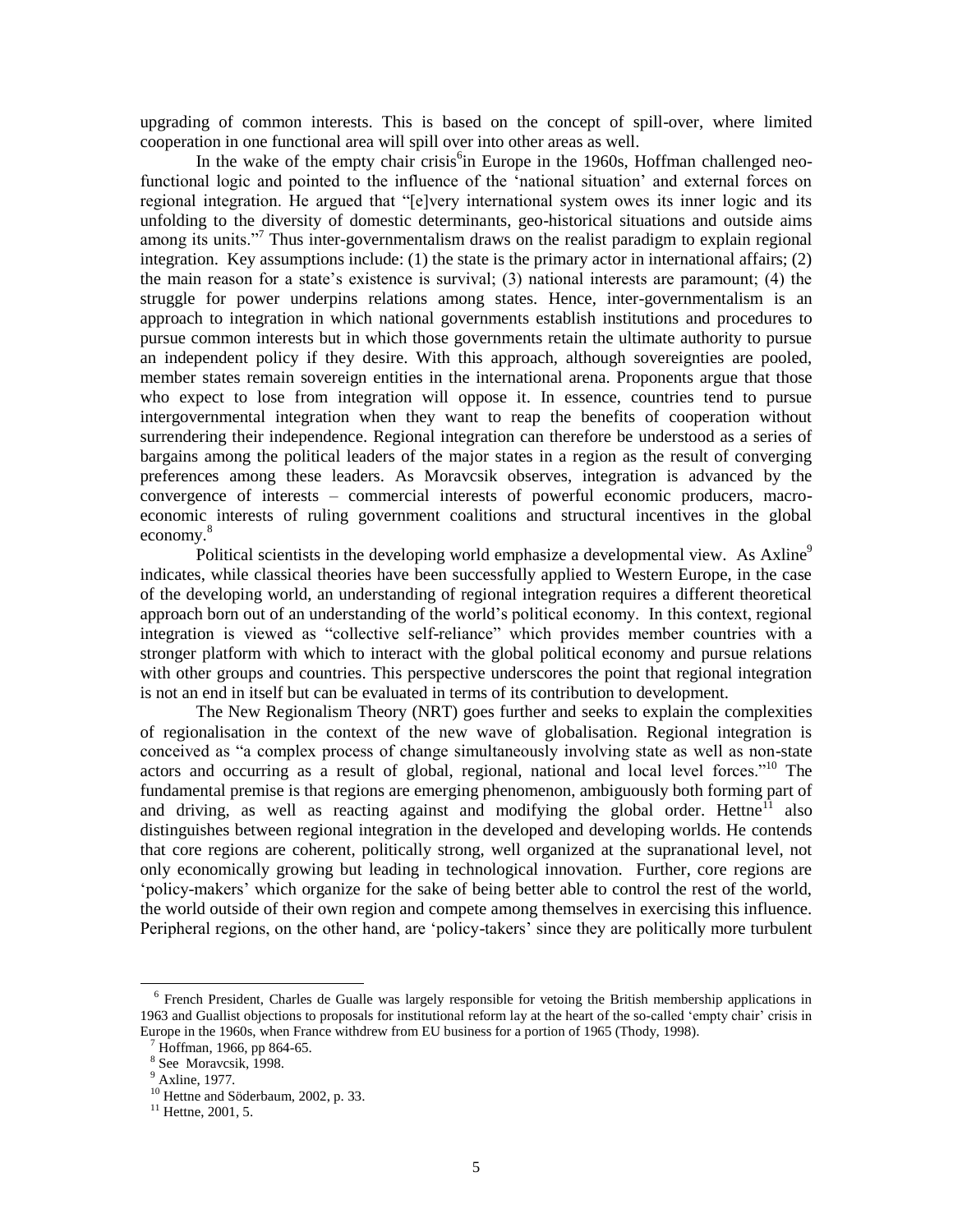and economically more stagnant. Consequently they have to organize in order to stop the threat of marginalization.

# **The Caribbean Community: A Brief Overview**

The Caribbean Community (CARICOM) continues to face grave challenges in its quest to achieve sustainable development. High public debt; the fall-out from the global financial and economic crisis; continued vulnerability to natural disasters; the HIV/AIDS pandemic, the illicit drug trade and its attendant violence and criminality are but a few of the common threats facing the region. So grave are the security threats that CARICOM included security as its fourth pillar in 2008. On the macro-economic front, there is a mixed picture. The economies of the Bahamas, Barbados, Trinidad and Tobago, St. Kitts and Nevis and St. Lucia are performing relatively well when compared to Jamaica, Guyana and Haiti. In fact Haiti continues to be a special case in CARICOM (see Table I).

| Country                                          | Population<br>(2009)<br>'000 persons<br>at mid-year | Per Capita GDP at Constant Market Prices |              |                           |                           | HDI<br>Rank*              | 2006         |           |  |
|--------------------------------------------------|-----------------------------------------------------|------------------------------------------|--------------|---------------------------|---------------------------|---------------------------|--------------|-----------|--|
|                                                  |                                                     | 1995                                     | 2000         | 2004                      | 2005                      | 2006                      | 2007         |           |  |
| **Anguilla                                       | 13,000                                              | <b>NA</b>                                | <b>NA</b>    | NA                        | <b>NA</b>                 | NA                        | <b>NA</b>    | <b>NA</b> |  |
| $\&$<br>Antigua<br>Barbuda                       | 87,000                                              | 7,912.4                                  | 8,650.3      | 9,584.1                   | 9,900.2                   | 11,007.<br>$\overline{4}$ | 11,965.<br>9 | 59        |  |
| <b>Bahamas</b>                                   | 339,000                                             | 15,530.1                                 | 18,235.<br>9 | 17,170.<br>$\mathfrak{H}$ | 17,526.<br>$\overline{4}$ | 18,115.<br>$\overline{4}$ | 18,392.<br>7 | 49        |  |
| <b>Barbados</b>                                  | 296,00                                              | 5,232.5                                  | 6,025.1      | 6,087.8                   | 6,327.7                   | 6,516.4                   | 6,705.8      | 37        |  |
| <b>Belize</b>                                    | 300,000                                             | 2,920.0                                  | 3,400.8      | 3,896.5                   | 3,925.1                   | 4,018.9                   | 3,982.1      | 88        |  |
| **British<br>Virgin<br>Islands                   | 23,000                                              | <b>NA</b>                                | <b>NA</b>    | <b>NA</b>                 | <b>NA</b>                 | NA                        | <b>NA</b>    | <b>NA</b> |  |
| The<br>Commonwea<br><b>lth</b><br>of<br>Dominica | 67,000                                              | 3,584.4                                  | 3,962.2      | 4,001.2                   | 4,146.6                   | 4,373.5                   | 4,538.9      | 77        |  |
| Grenada                                          | 105,000                                             | 3,047.7                                  | 4,278.2      | 4,090.8                   | 4,552.7                   | 4,449.6                   | 4,608.8      | 86        |  |
| Guyana                                           | 734,000                                             | 700.5                                    | 806.8        | 836.9                     | 820.1                     | 862.5                     | 910.3        | 110       |  |
| Haiti                                            | 9,932,000                                           | 413.0                                    | 427.3        | 383.0                     | 383.7                     | 386.2                     | 392.1        | 148       |  |
| Jamaica                                          | 2,742,000                                           | 2,979.0                                  | 2,848.2      | 2,932.7                   | 2,955.5                   | 3,010.3                   | 3,028.4      | 87        |  |
| *Montserrat                                      | 6,000                                               | <b>NA</b>                                | <b>NA</b>    | <b>NA</b>                 | <b>NA</b>                 | <b>NA</b>                 | <b>NA</b>    | NA        |  |
| St. Kitts &<br><b>Nevis</b>                      | 52,000                                              | 6,108.2                                  | 7,148.4      | 7,566.0                   | 7,889.9                   | 8,198.1                   | 8,413.4      | 60        |  |
| St. Lucia                                        | 122,000                                             | 4,149.7                                  | 4,627.3      | 4,757.0                   | 4,985.7                   | 5,127.8                   | 5,127.4      | 66        |  |
| St.<br>Vincent<br>The<br>$\&$                    | 169,000                                             | 2,543.9                                  | 2,889.4      | 3,245.6                   | 3,345.3                   | 3,647.4                   | 3,907.6      | 92        |  |

**Table I: Selected Indicators for CARICOM and the OECS**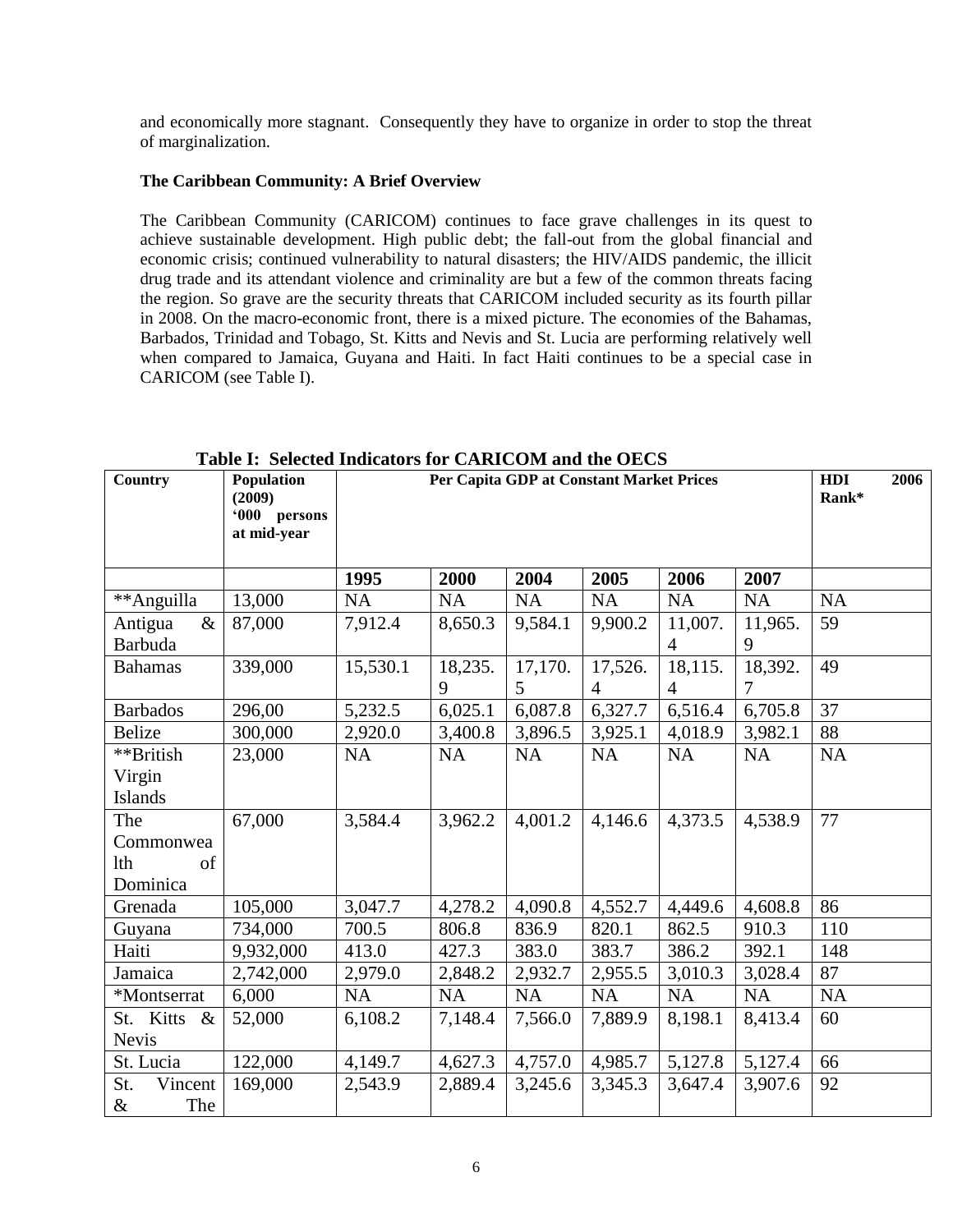| Grenadines       |           |         |         |         |                                     |         |         |    |
|------------------|-----------|---------|---------|---------|-------------------------------------|---------|---------|----|
| Suriname         | 463,000   | .722.4  | 1,774.9 | 2,124.6 | $\vert 2,229.3 \vert 2,343.7 \vert$ |         | 2,453.7 | 89 |
| Trinidad<br>$\&$ | 1,343,000 | 4,461.3 | 6,269.9 | 8,653.8 | 9,309.5                             | 10,388. | 10,915. | 57 |
| Tobago           |           |         |         |         |                                     |         |         |    |

Source: Economic Commission for Latin America and the Caribbean, 2009, pp 23 & 88. \*United Nations Human Development Report, 2006; \*\*British Overseas Territory; NA: Data Not Available.

# **CARIFORUM-EC Economic Partnership Agreement – Is the EU a Friend or Foe?**

One of the challenges which confront the region is the need to adjust to the new trade regime of the World Trade Organisation (WTO). One example relates to the controversial CARIFORUM-EC Economic Partnership Agreement (EPA). By way of background, there has been a longstanding relationship between Europe and the Caribbean dating back to the periods of slavery and colonialism and the post-colonial North-South preferential aid and trade arrangements.<sup>12</sup> However, within the new global trading environment, Lomé IV expired in February, 2000 and the Cotonou Agreement was subsequently signed in June 2000, and entered into force on April 1 2003. The main objective of the economic and trade cooperation as outlined in Article 34 of the Agreement is to foster "the smooth and gradual integration of the ACP countries into the world economy with due regard to their political choices and development priorities, thereby promoting their sustainable development and contributing to poverty eradication in the ACP countries."<sup>13</sup> The new agreement is designed to address the inadequacies of the Lomé Conventions through the inclusion of a wide range of innovative provisions for expanded cooperation, political dialogue in the areas of trade and economic cooperation, including direct assistance to the productive sectors. It was also agreed that new WTO compatible arrangements governing trade between the ACP Group and the EU would be put in place by 2008. It is necessary to note that the EPAs are negotiated between the EU and CARIFORUM, which includes all CARICOM member states in addition to the Dominican Republic (with Cuba as an observer).<sup>14</sup>

In December, 2008 the first EPA was signed between CARIFORUM and the EC.<sup>15</sup> A fundamental difference between the EPAs and the Lomé Conventions is that the EPAs are based

<sup>13</sup> ACP-EU Partnership Agreement 2000, 25, Consolidated text.

<sup>&</sup>lt;sup>12</sup> In 1975 the European Community (EC) and forty-six African Caribbean and Pacific (ACP) States entered into the first Lomé Convention, which provided for non-reciprocal trade concessions, development aid and institutional association with the EC. Cooperation focused on two key elements: economic cooperation and development cooperation. The aim of the Convention was to establish a new model for relations between developed and developing states compatible with the aspirations of the international community towards a more just and more balanced economic order. The Lomé Conventions was one of the North-South cooperation agreements, which was aimed to promote the development of the ACP states. ACP products included items such as bananas, sugar, rice and rum. The main financial and technical instruments of the partnership were the European Development Bank (EDF) and the resources of the [European Investment Bank](http://europa.eu.int/scadplus/leg/en/cig/g4000e.htm#EIB) (EIB). The ACP States also benefited from lower prices due to the Common Agricultural Policy (CAP). This arrangement was considered essential for ACP States since tariff preferences alone did not ensure access to the EU market at viable prices. Over the years, the number of ACP countries increased from the original forty-six to seventy-nine. The EDF grew from ECU3.053,3 million in the first five-year period to ECU14.300 billion for the 1996-2000 funding cycle. This, along with bilateral assistance from the EU member states and other assistance provided from the EU budget, made the EU and its Member States by far the largest source of aid for the ACP States.

<sup>&</sup>lt;sup>14</sup> For an analysis of the Cotonou Agreements and the EPAs see Elgström and Pilegaard, 2008; Gasiorek and Winters 2004.

<sup>&</sup>lt;sup>15</sup> The EPA was signed on October 15 2008 by the European Community and the following members of CARIFORUM: Antigua and Barbuda, Bahamas, Barbados, Belize, Dominica, the Dominican Republic, Grenada, Jamaica, Saint Christopher and Nevis, Saint Lucia, Saint Vincent and the Grenadines, Suriname, Trinidad and Tobago. Guyana later signed on October 20, 2008. Haiti signed the Agreement on December 11 2009. The EPA was created through an intense negotiating process which was undertaken within four (4) stages over a period of three years. Phase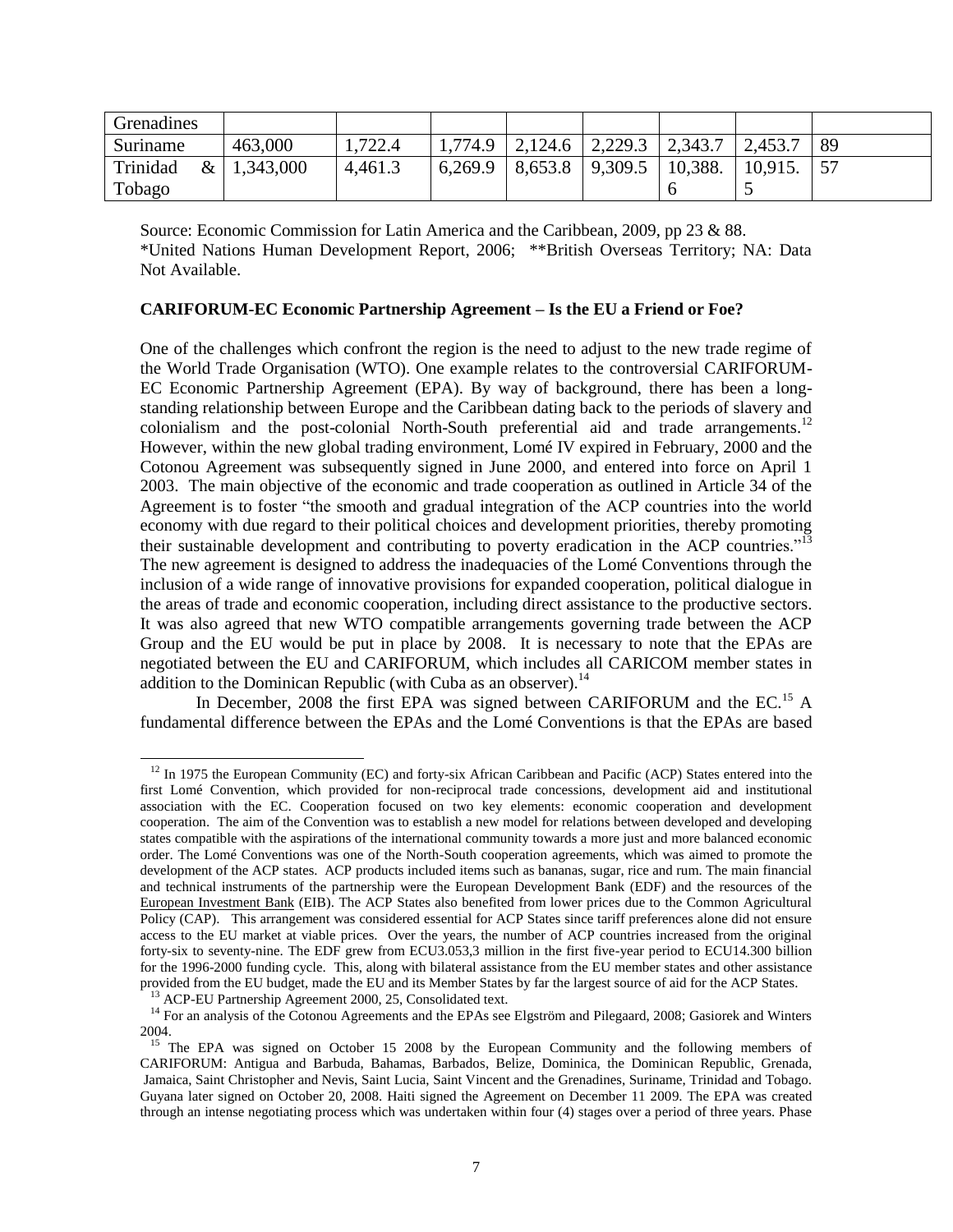on reciprocal trade, that is, the end of preferential treatment. Another significant feature of the EPAs is that they were negotiated between the EU and a divided  $ACP - \text{six } ACP$  geographic regions. The signing of the EPA invoked intense debate in the Caribbean. On the one hand supporters of the Agreement cited its strengths. Ambassador Richard Bernal, former head of the  $Caribbean$  Regional Negotiating Machinery  $(CRNM)^{16}$  explains that since the Caribbean economies are highly open and export driven, access to the EU's 'vast and lucrative' market of 50 million consumers presents potential opportunities for the Caribbean. Bernal emphasizes that the EPA is a trade and not an aid agreement. In that vein he points out that given the end of preferences and the long-standing relationship with Europe and the realities of the WTO rulesbased trade regime, it was necessary to sign the EPA. Bernal cautioned naysayers that small countries have "no entitlement to aid" and as middle income developing countries the Caribbean states had to get off this habit of development assistance. He points out that Caribbean countries needed instead to become more internationally competitive. According to Bernal, "trade liberalization will not automatically give benefits but it creates opportunities but if these have to come to fruition we have to make use of them' he said.<sup>17</sup>

Former Prime Minister of Barbados, the Right Honourable Own Arthur, reflected on the EPA in this way:

When Caribbean Heads of Government met in Georgetown,  $7<sup>th</sup>$  December, 2007 to give a mandate to our negotiators to conclude a new Economic Partnership Agreement (EPA) with the European Union, we did so conscious of the historical significance of the moment, but even more conscious of our obligations to this, and to future generations.

 We were also in no doubt about the complexity and the sheer enormity of the task about to be undertaken.

 We were well aware that a new EPA would effectively transform the character of the economic relationship between the Caribbean and Europe that had been embodied in Four LOME Conventions – a relationship that had come to be celebrated as the only working model of North-South Cooperation ever devised.

 We would have been equally aware that notwithstanding the advantage that the LOME Conventions had been intended to confer on ACP countries because of their special

IV of the negotiating process or the finalization process, which led to the ultimate conclusion of the EPA negotiation in December 2007, was preceded by the critical Phase III of the negotiation process. Launched in September 2005, Phase III of the EPA negotiations underwent a qualitative shift in focus and specificity. Building on Phase I and Phase II discussions which focused on regional integration content, processes and ambition within CARIFORUM, Phase III constituted the structuring and consolidation of negotiations, so that the points of common understanding could be channelled into elements of the EPA Agreement. This Phase continued until the later part of 2006. What follows takes stock of the background of EPA negotiations and the importance of the EPA to CARIFORUM. The negotiation of the EPA took place at three tiers, namely: Ministerial, Principal Negotiators and subject-specific negotiators. The Lead Ministerial Spokesperson for EPA for the Region was Dame Billie Miller, Senior Minister and Minister of Foreign Affairs and Foreign Trade-Barbados. The former Director General of the Caribbean Regional Negotiating Machinery (RNM), Ambassador Dr. Richard Bernal, served as the CARIFORUM Principal Negotiator. At the technical level, negotiations were conducted by members of the EPA College of Negotiators. See "CARIFORUM Economic Partnership Agreement Negotiations" [\(http://www.crnm.org/index.php?option=com\\_content&view=article&id=276&Itemid=76&0872a8d70c62](http://www.crnm.org/index.php?option=com_content&view=article&id=276&Itemid=76&0872a8d70c6252b77261d45b4779477d=86013e6221f2460ae98b3869465636a8) [52b77261d45b4779477d=86013e6221f2460ae98b3869465636a8\)](http://www.crnm.org/index.php?option=com_content&view=article&id=276&Itemid=76&0872a8d70c6252b77261d45b4779477d=86013e6221f2460ae98b3869465636a8) Accessed 19 February 2011.

<sup>16</sup> The CRNM has evolved into the Office of Trade Negotiations (OTN) within the CARICOM Secretariat.

<sup>&</sup>lt;sup>17</sup>Bernal, Richard L. CARIFORUM-EU Economic Partnership Agreement Part 1 Face [\(http://bl157w.blu157.mail.live.com/default.aspx?wa=wsignin1.0\)](http://bl157w.blu157.mail.live.com/default.aspx?wa=wsignin1.0) Facebook Video. Part II (http://www.facebook.com/video/video.php?v=1424658991041). Viewed 19 February, 2011.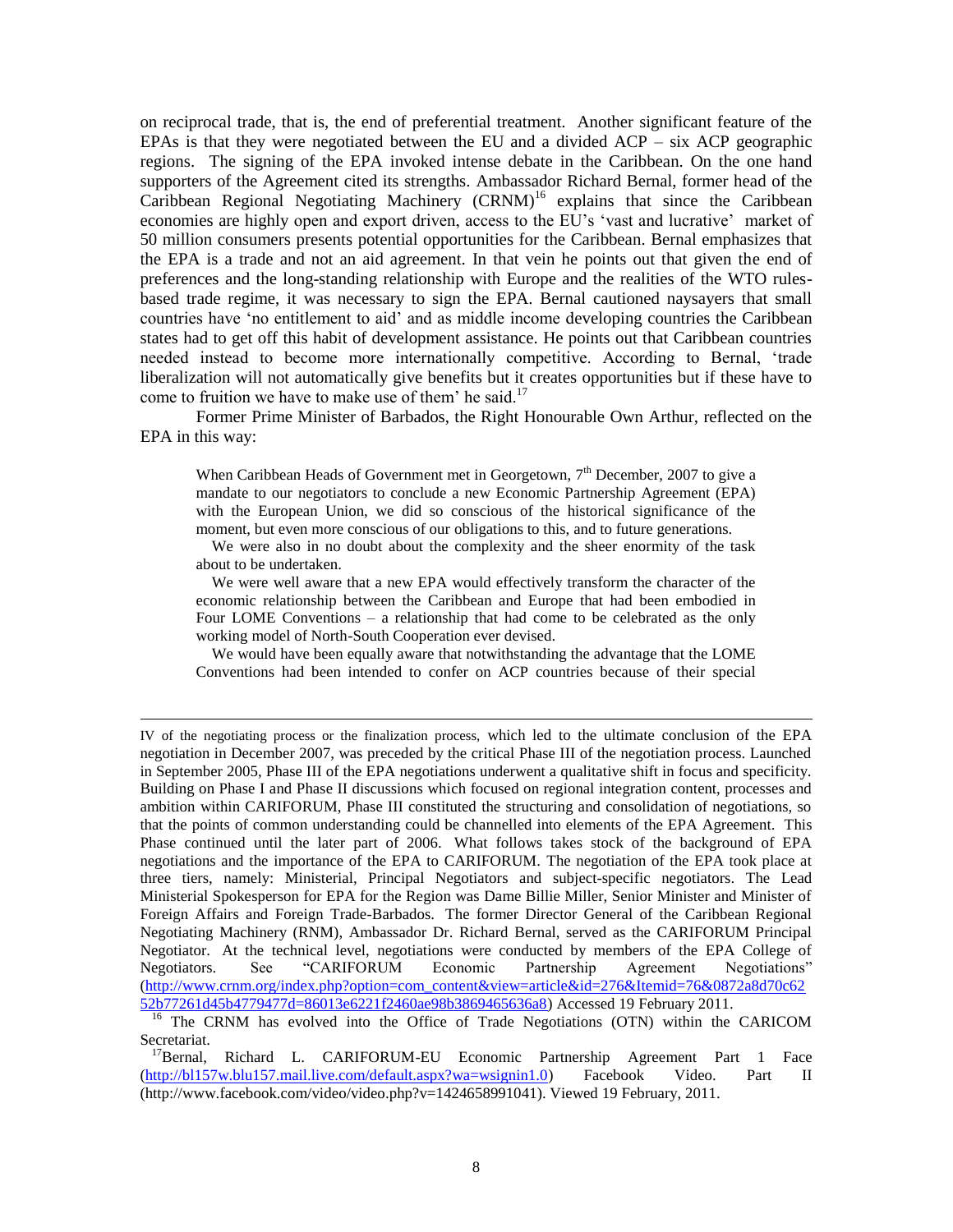preferential arrangements, the ACP"s share of the European market had fallen from 6.7% in 1976 to 2.8% by 2000.

 We could hardly have ignored the fact that significant aspects of the LOME regimes, which bore directly on the fortunes of important economic sectors in the Caribbean, had already been subject to successful challenge by other countries within the Dispute Resolution Mechanisms of the World Trade Organisation (WTO).

 In a broader sense we could not help but be aware that the days when Europe could confer on Caribbean societies special trade benefits that it was not prepared to grant to other developing countries, without making any benefits consistent with international trade law and agreements, were over.

 Having regard to the dynamics of contemporary Caribbean development, it was difficult for us to escape the conclusion that the old order which focused our relationship with Europe on the trade in goods only, and the grant of aid, bore no sensible relation to the requirements of modernizing and transforming societies.<sup>18</sup>

Former Prime Minister Owen Arthur captures the essence of the debate from the perspective of those supportive of the EPA. However, on the other side of the debate, leading Caribbean scholars and intellectuals took issue with the EPA. Professor Clive Thomas wrote relentlessly on the issue.<sup>19</sup> Key concerns relate to market access for goods and services into the EU market, development support, rules of origin, technical barriers to trade and Sanitary and Phytosanitary Standards." According to Professor Norman Girvan, the EPA relies "on reciprocal trade liberalization between highly unequal partners to achieve its development objectives.<sup>520</sup> My questions are: can an unequal global competitor be a genuine "partner"? Is competitive cooperation possible across the North-South divide? What are the implications of the EPA for the Caribbean Single Market and the OECS Economic Union? What does it mean for future relations between CARICOM, the Dominican Republic and Cuba? The scope of this paper does not allow for deeper probing of such questions. However CARIFORUM-EC EPA represents a shift in the "partnership" between the Caribbean and the EU.

The institutions of CARICOM and CARIFORUM have responsibility to implement the EPA. However, the controversial negotiations and eventual signing of the EPA coincided with the ousted of incumbents in a number of CARICOM countries. In fact, a "wind of change" blew through the Caribbean from 2006 to  $2009<sup>21</sup>$  and those changes at the domestic level slowed down the pace of EPA implementation. To compound the matter, subsequent to the signing of the EC-CARIFORUM EPA, the global financial and economic crisis had significant implications for economies in Europe and in the Caribbean.<sup>22</sup> Therefore, two years after coming on stream an

<sup>&</sup>lt;sup>18</sup> The Right Honourable Owen Arthur, Presentation at the Private Sector Organisation of Jamaica Chairman's Club Forum "Making the Most of the EPA' Jamaica Pegasus Hotel, February 3, 2009.

<sup>&</sup>lt;sup>19</sup> See Professor Clive Thomas' series Guyana and the Wider World in *Stabroek News* during 2008 posted on [\(http://www.GuyanaCaribbeanpolitics.com\)](http://www.guyanacaribbeanpolitics.com/). For example, Thomas' articles such as, 'Putting the EPA in Context: Observations on Antecedent CARICOM-EU arrangements" posted January 27, 2008; "Suckered: The Economic Partnership Agreement (EPA) as massive manipulation" posted January 20, 2008; "Establishing SIDA and sabotaging it: Casuality of the EPA!" posted February 3, 2008; "Design and architecture of the EPA: The importance of selfcritique" posted February 24, 2008. The debate on the EPA was also captured on Professor Norman Girvan"s website [\(http://www.normangirvan.info/economic-partnership-agreement-epa/\)](http://www.normangirvan.info/economic-partnership-agreement-epa/).

<sup>&</sup>lt;sup>20</sup>Professor Norman Girvan 'The CARIFORUM-EC EPA A Critical Evaluation - The devil is in the detail' April 27, 2008 pp 1-4.

<sup>&</sup>lt;sup>21</sup> Incumbents were defeated in general elections in the following Caribbean countries during 2006-2009: St. Lucia (11 December, 2006); The Commonwealth of the Bahamas (2 May, 2007); Jamaica (3 September, 2007); Barbados (15 January, 2008) Belize (7 February, 2008); Grenada (8 July, 2008); Trinidad and Tobago (24 May, 2010) and Suriname (25 May, 2010).

 $22$  For further analysis in the global financial and economic crisis see Sanoussi Bilal "Implications of the Global crisis for the ACP-EU Economic Partnership Agreements (EPAs) December 7, 2009.

[<sup>\(</sup>http://www.thebrokeronline.eu/en/Online-discussions/Blogs/Redeveloping-finance/Implications-of-the-Global-Crisis](http://www.thebrokeronline.eu/en/Online-discussions/Blogs/Redeveloping-finance/Implications-of-the-Global-Crisis-for-the-ACP-EU-Economic-Partnership-Agreements-EPAs)[for-the-ACP-EU-Economic-Partnership-Agreements-EPAs\)](http://www.thebrokeronline.eu/en/Online-discussions/Blogs/Redeveloping-finance/Implications-of-the-Global-Crisis-for-the-ACP-EU-Economic-Partnership-Agreements-EPAs) Accessed 19 February 2011 and The Economic Commission for Latin America and the Caribbean, 2008.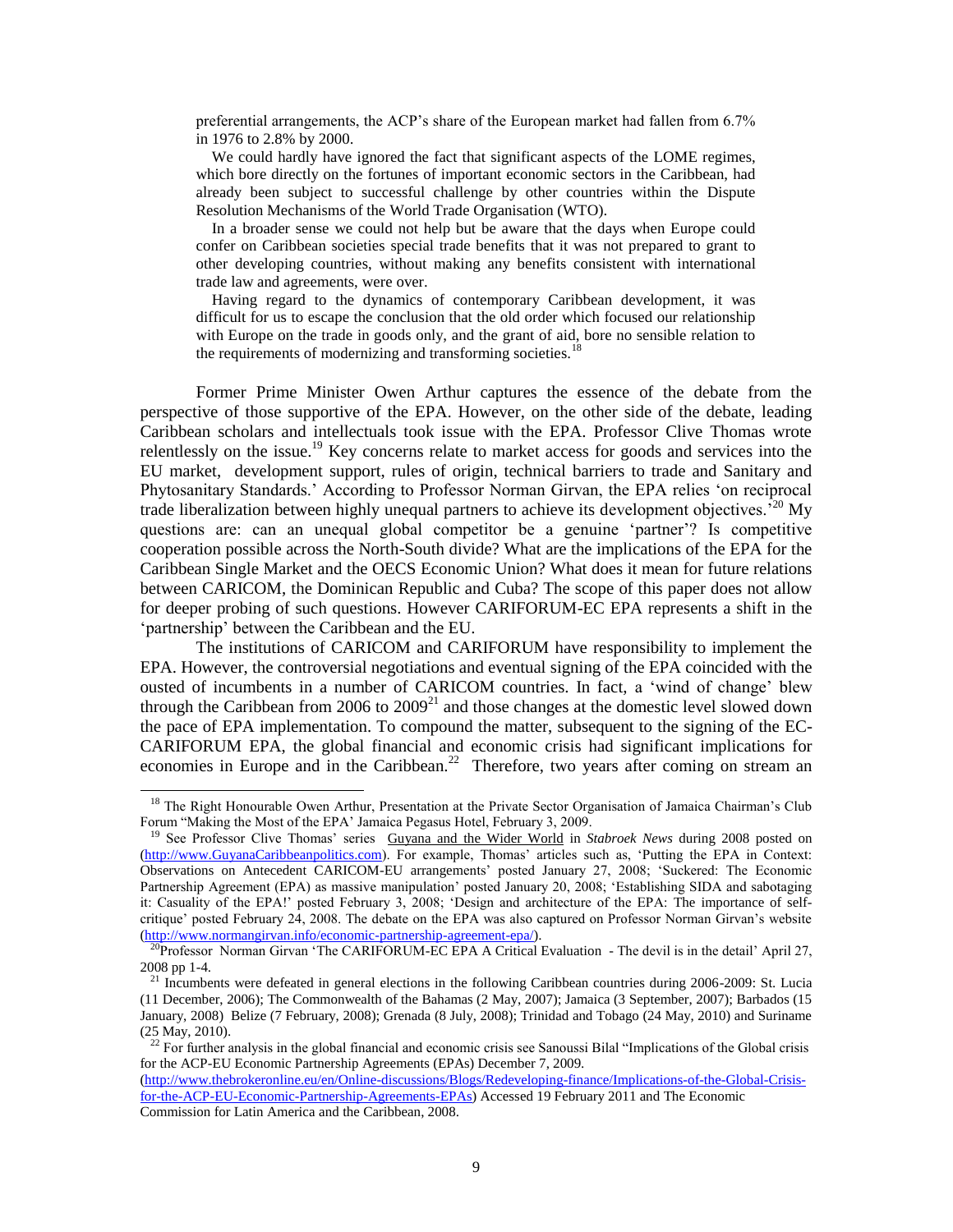assessment was done on the 'bottlenecks' and 'benefits' of the EPA.<sup>23</sup> The CARICOM Secretariat has since developed a 'Re-worked roadmap for implementation of the CF-EC EPA'.<sup>24</sup> The general argument is, although the recent global financial and economic crisis originated in the developed countries, it has negative consequences in the developing world, such as in the ACP states. Some of the negative fall-out relate to the decline in trade and investment flows and tourism, reduced remittances, lower prices for certain commodity products, reduced employment and increased poverty. This makes it difficult to implement the EPAs. The situation is complicated further when regional integration is in flux.

# **CARICOM - A Long Pause?**

Another major challenge in the Caribbean relates to the apparent stagnation of CARICOM, which was established in 1973 following the collapse of the West Indian Federation (WIF). After thirtyeight years, an assessment of CARICOM provides a mixed picture. I have argued elsewhere that whereas CARICOM has achieved relative successes in the realm of functional cooperation, it has been less successful in terms of foreign policy coordination and economic integration.<sup>25</sup> In fact, CARICOM has chosen a minimalist approach to integration as a community of sovereign independent states. It operates within an almost purely intergovernmental framework, which undermines its ability to meaningfully deepen integration. Over the almost forty years since its establishment, CARICOM has evolved into a push-pull model with moments of renewal and stagnation. Given Cold War machinations and the global crisis of the 1970s and 1980s, CARICOM Heads of Government did not meet for six years – from 1976-1981. The 1989 Grand Anse Declaration was an attempt to inject life into an ailing CARICOM with the promise of a Caribbean Single Market and Economy (CSME) in the "shortest possible time." The Report of the West Indian Commission (WIC) which followed in 1992 recommended a number of measures to resuscitate the regional project. However, many of the recommendations of the WIC (which included an EU-like Commission and other common institutions) were not readily adopted. Based on the Rose Hall Declaration in 2003 CARICOM Heads of Government agreed to the establishment of a CARICOM Executive Commission to address its "implementation paralysis" and strengthen the governance arrangements. To date that debate is ongoing. The Treaty of Chaguaramas was revised in 2001 and the Caribbean Court of Justice (CCJ) was established in 2005 with the launch of the Caribbean Single Market (CSM) in 2006. However, while twelve member states of CARICOM can access the CCJ as a dispute settlement mechanism for the CSM, only Guyana, Barbados and Belize are members of the CCJ in its appellant jurisdiction.<sup>26</sup> In fact the CCJ has drawn attention to the tension between domestic politics and regional integration.<sup>27</sup>

The CSM became the defining pillar of CARICOM during the last fifteen years or so. The overall purpose of the CSM is to integrate the economies of CARICOM into a unified market in which people, goods, services and capital move freely and into a single economy that functions under the same harmonized economic policies. However, the CSM is riddled with challenges, such as the free movement of people and the perceived social dislocations which can ensue. As I explained elsewhere:

…while integration is imperative, it is problematic. For example, deepening integration through a single market increases the size of the region"s market. It also has the potential

<sup>&</sup>lt;sup>23</sup> The Courier "All eyes on the CARIFORUM EPA Issue No. XX (NS) – November/December 2010. [\(http://www.acp-eucourier.info/All-eyes-on-the-CARI.1346.0.html\)](http://www.acp-eucourier.info/All-eyes-on-the-CARI.1346.0.html) Accessed 19 February, 2011.

 $^{24}$  See Draft Re-worked Roadmap for implementation of the CF-EC EPA" May 2009.

<sup>&</sup>lt;sup>25</sup> For my earlier works on CARICOM see Grenade 2008, 2008a, 2007, 2005, 2005a, 2004.

<sup>&</sup>lt;sup>26</sup> The CCJ has an original and appellant jurisdiction. The former is concerned with settling disputes arising out of the CSME and the later is to replace the Judicial Committee of the Privy Council.

 $27$  See David Hinds 2005.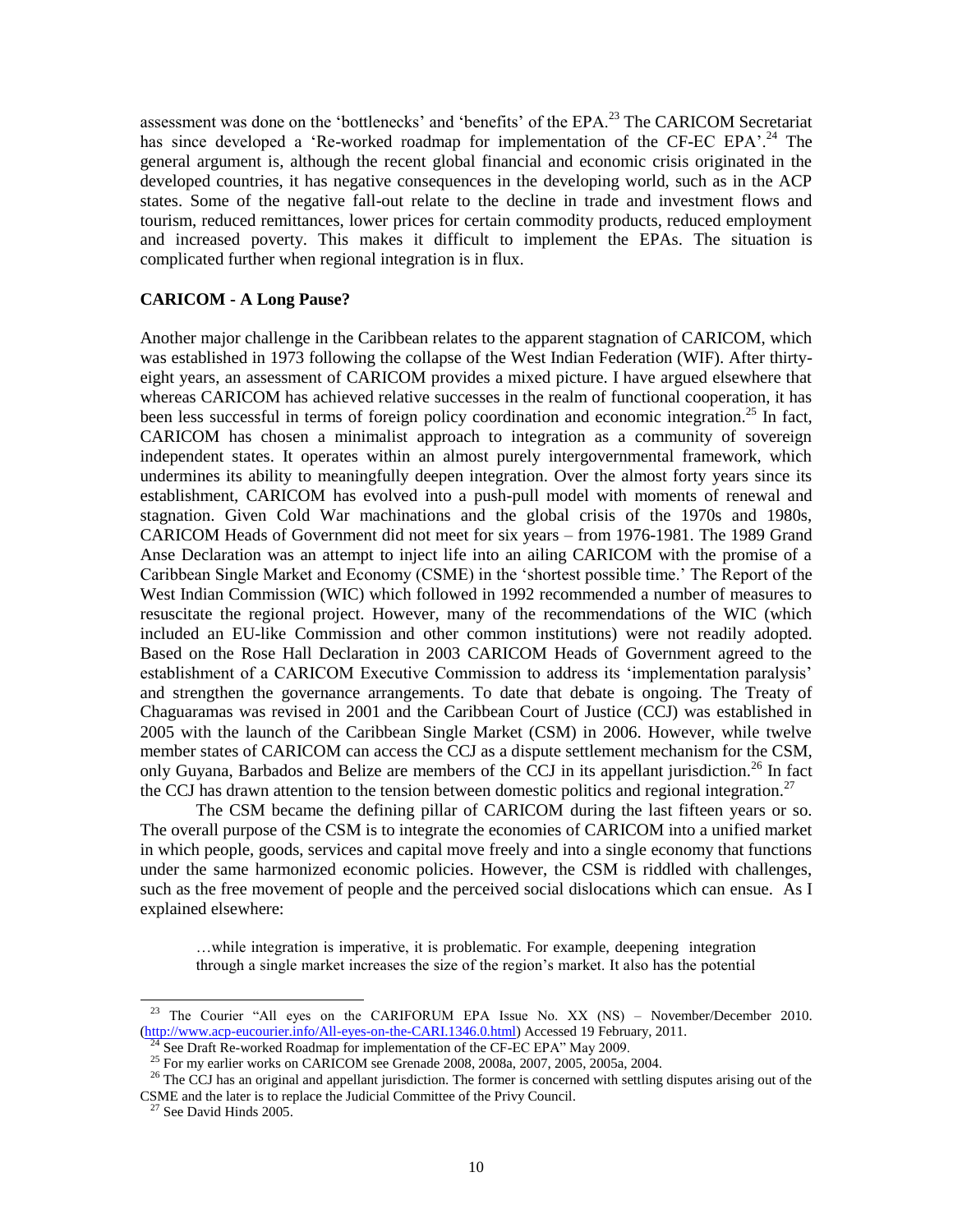to increase the region"s competitiveness and bargaining power in the global arena. It can also optimize the use of human capital and promote development. Widening expands the frontiers of a region and enhances its geo-strategic position in the world. Yet, despite these possible benefits, a single market can perpetuate uneven development, create winners and losers, engender vexing issues of identity and citizenship and breed social dislocations. Therefore, effective regional governance arrangements become critical. However, while sound regional governance is necessary to advance the pace of integration, it brings to the fore issues of sovereignty, legitimacy and democracy.<sup>2</sup>

Recently CARICOM has come in for harsh criticisms. For eminent Caribbean journalist, Rickey Singh, 'Sick' Caricom needs a dose of 'people power'. He makes the point that "the bloodstream of our regional integration process is threatened by anaemia and need an infusion of people power to resuscitate what we know as Caricom."<sup>29</sup> Ron Sanders, a former Caribbean diplomat sums it up this way:

…What the region needs now is more not less integration. The leaders of CARICOM, therefore, should be strengthening and sharpening the regional integration process as a vital instrument in improving the conditions of their countries individually and collectively.

 But the process has to start with a willingness by leaders to talk with each other frankly, openly and with empathy, and it has to be infused with an acknowledgment that they have side tracked the regional integration process, and must put it back on a main track because their countries need it. The conversation has to be underlined by a desire to reach collective decisions which take account of the circumstances of each in trying to achieve benefits of all.

 …But the truth is that the regional movement now needs more than a strong Secretarygeneral, it requires a complete overhaul of the entire CARICOM machinery, beginning with a renewed commitment to regionalism by leaders. New priorities have to be set for CARICOM and many of its dead-weight issues dropped; both sufficient financial resources and appropriate skills have to [be] employed to accomplish the priorities which must include strategic partnerships with the private sector and with international partners including China, India and Brazil to help crank –up economic growth through investment and employment.

 All is not well in CARICOM. Indeed, much of it is ailing, and while the regional project weakens, all of its member countries are being left behind in the global race for betterment.<sup>30</sup>

Caribbean scholar Professor Norman Girvan points to the "original sin" of CARICOM and argues that CARICOM is suffering from a multiple crises – a crisis of implementation, of credibility and legitimacy. Girvan refers to the "original sin" as "a two-headed sin. One head is the absence of supranationality, or collective sovereignty, which is the underlying source of the implementation deficit of the Community and the second is called a "participation deficit." Girvan observes that, "[s]everal member states are pursuing external associations. Two are in UNSASUR, the Union of South American States; and three others are in ALBA. In neither case were there consideration of making a CARICOM-wide collective agreement with these configurations.<sup>31</sup> This is a major problem for the region. The question is, how do these multiple and overlapping configurations relate to one another? Are they unifying forces or sources of further fragmentation? Can Caribbean states afford membership in multiple fora? What are the

 $28$  Grenade, 2008, p. 114.

<sup>29</sup> Rickey Singh, "Sick Caricom needs a dose of "people power" *Jamaica Observer* Sunday February 6, 2011.

<sup>&</sup>lt;sup>30</sup> Ronald Sanders 'Commentary: CARICOM: Its' leadership that's needed' *caribbeannewsnow.com* February 11, 2011.

<sup>&</sup>lt;sup>31</sup> Norman Girvan "CARICOM's 'Original Sin' Paper presented at the CARICOM Regional civil Society Consultation, Port-of-Spain, Trinidad and Tobago, 10-11 February, 2011, p. 1.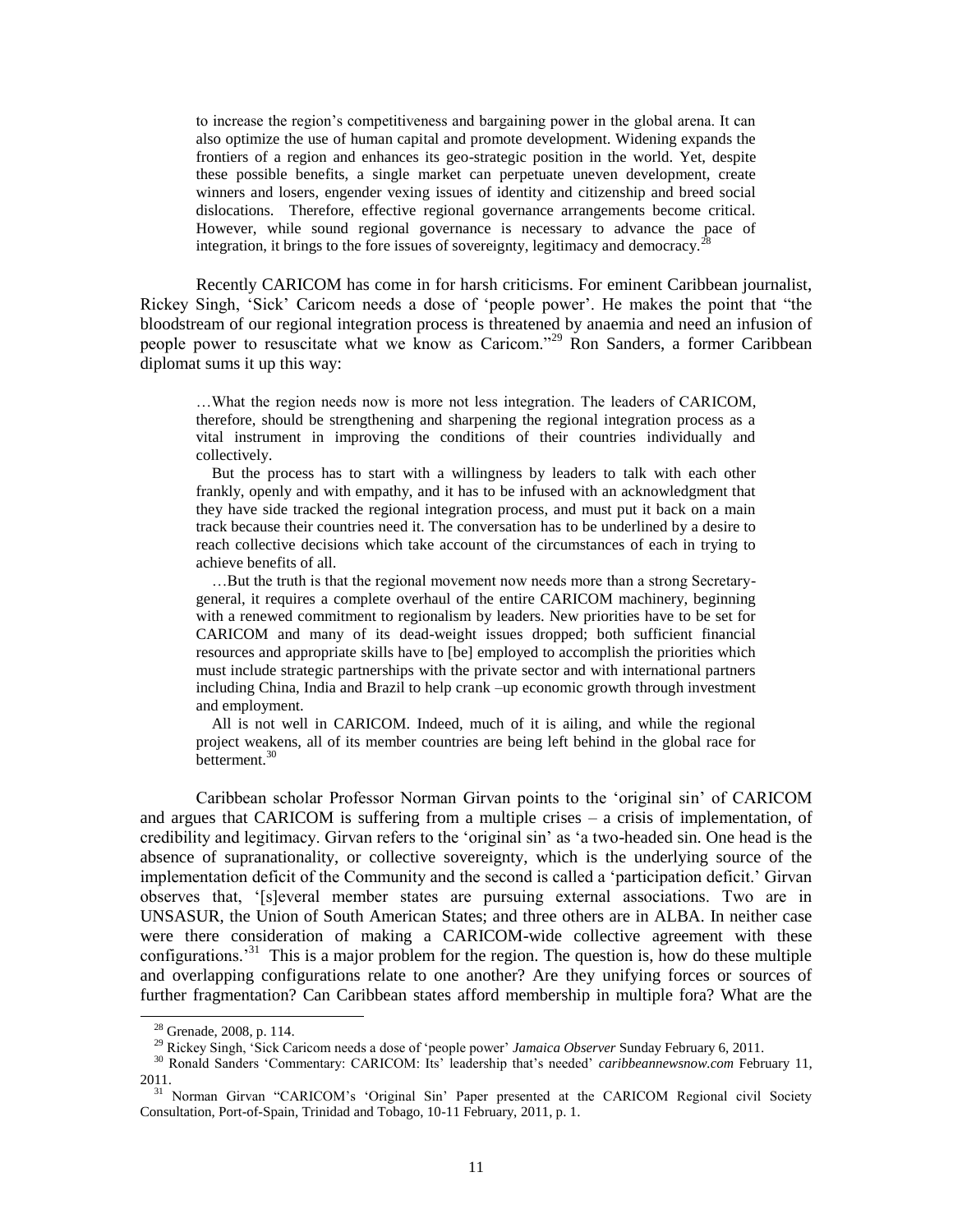costs and benefits? Who benefits, who loses? Those questions provide no easy answers. At the heart of the debate are questions of solidarity, sovereignty and survival.

One of the Caribbean"s eminent statesmen, Sir Shridath Ramphal, recently asked, "Is the West Indies West Indian?" Ramphal laments the current state of CARICOM, which I will quote at length:

…Despite the new external compulsions, therefore, the pursuit of even economic unity, which publics largely accepted, has been a passage of attrition. It has taken us from 1965 to 2010 - 45 years – to crawl through CARIFTA and CARICOM, through the fractured promises of Chaguaramas and Grand Anse, and through innumerable pious Declarations and Affirmations and Commitments. The roll call of unfulfilled pledges and promises and unimplemented decisions is so staggering that in 2011 a cul de sac looms.

 At Grand Anse in 1989 West Indian political leaders declared that "inspired by the spirit of co-operation and solidarity among us (we) are moved by the need to work expeditiously together to deepen the integration process and strengthen the Caribbean Community in all of its dimensions." They agreed a specific work programme to be implemented over the next four years with primacy given "towards the establishment, in the shortest possible time of a single market and economy". That was 22 years ago. The West Indian Commission (also established at Grand Anse) confidently charted the way, declaring it a "Time for Action". West Indian technicians took their leaders to the brink with the Revised Treaty of Chaguaramas. But there was no action – no political action, no political will to act. In twenty-two years, nothing decisive has happened to fulfill the dream of Grand Anse. Over those two decades the West Indies has drawn steadily away from being West Indian.

 …Words alone are never enough, except to deceive. As Paul Southwell used to remind us in Shakespearian allusion: "Words, words, words; promises, promises, promises; tomorrow and tomorrow and tomorrow". Nothing"s changed. In the acknowledged quest for survival (including political survival) the old urge for "local control" by those in control has not matured to provide real space for the "unity" we say we need. Like 19th century colonists we strive to keep our rocks in our pockets – despite the enhanced logic of pooling our resources, and the enlarged danger of "state capture" by unelected groups and external forces while we dally.

…When the unsung benefits of regionalism are no longer available as instruments to bolster local development, and bargaining with larger countries, and coping with the destructive reach of drug trafficking – only then perhaps will Governments be forced into reconstructing those vital elements of regional support that neglect had helped to destroy. We will then, perhaps, as with CARIFTA in 1965, resume the old cycle of rebuilding what we once had, but carelessly destroyed; and so *ad infinitum*. But let us remember, a civilization cannot survive save on a curve that goes upward, whatever the blips in between; to go downward, whatever the occasional glimpses of glory, is to end ingloriously. Caribbean civilization is not an exception. It is now as it was ninety-five years ago with Marryshow: *The West Indies must be West Indian.*<sup>32</sup>

Ramphal strikes at the heart of the problem: the absence of action and the refusal to capitalize on cultural synergies. From my perspective, CARICOM is in serious flux despite advances in the realm of functional cooperation. After almost forty years, what has emerged is a schizophrenic model. CARICOM has evolved into a 4-Ps framework: it is prime-ministerial, paper-based, piece-meal and people-less. The core of the problem lies in the lack of vision and the insistence on intergovernmentalism. Or put correctly, just as was the case during the West Indian Federation, political leaders do no wish to share power with the center, for the greater good. However, all is not lost for the Caribbean. The sub-regional grouping of the Organisation of

<sup>&</sup>lt;sup>32</sup> Sir Shridath Ramphal Ramphal, "Is the West indies West Indian?" Paper delivered at the tenth Sir Archibald Nedd Memorial Lecture, St. George"s, Grenada 28 January, 2011, pp 5-6.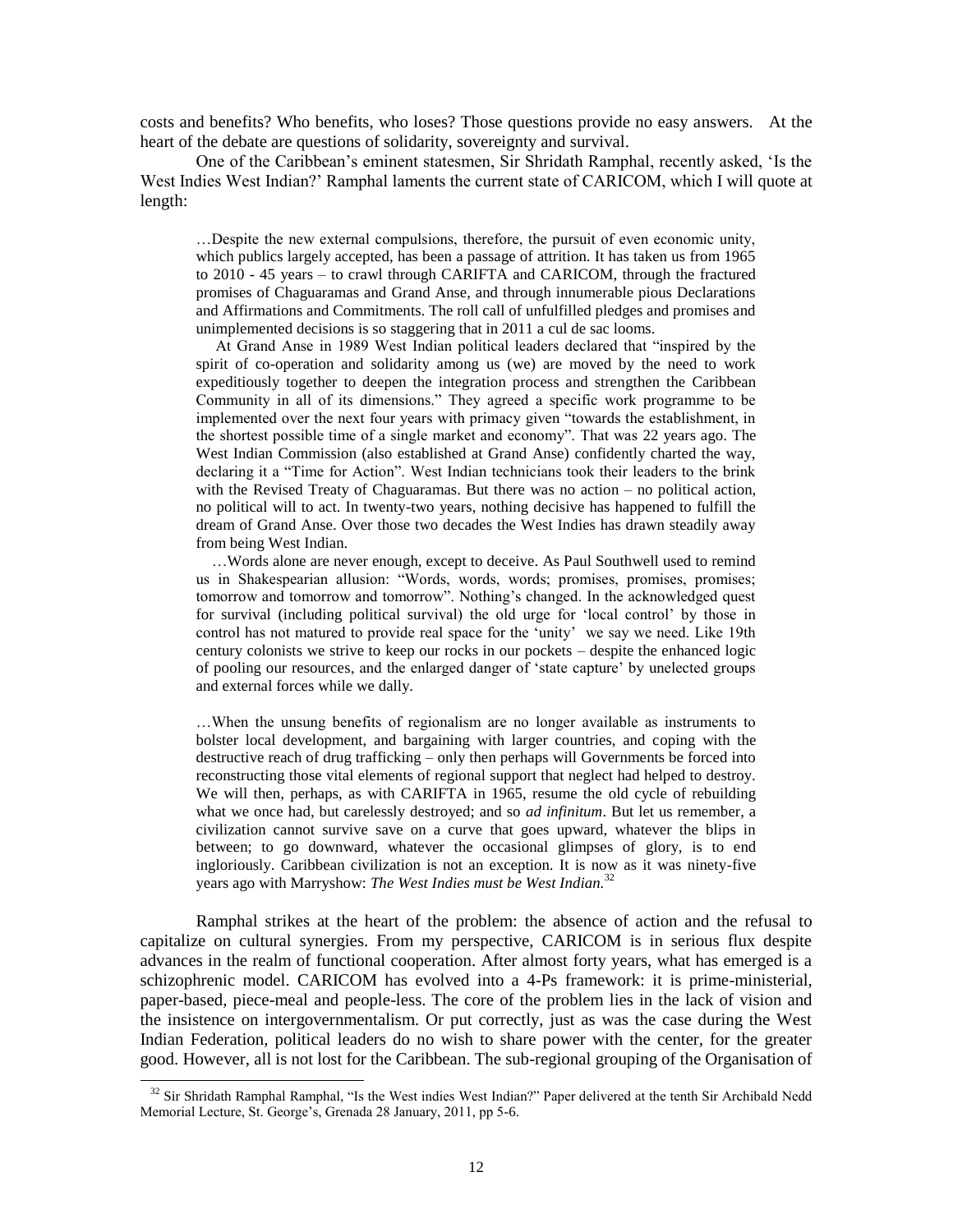Eastern Caribbean States (OECS) is showing a relatively mature approach to regional integration, despite serious challenges. We will now turn to the OECS.

# **The Organisation of Eastern Caribbean States (OECS): An Overview**

The Organisation of Eastern Caribbean States  $(OECS)^{33}$  was established by the signing of the Treaty of Basseterre on 18 June, 1981. Its main objectives are to promote cooperation, maintain unity and solidarity in defence of their sovereignty and territorial integrity, assist member states in realizing their obligations to the international community, seek to achieve the fullest harmonization of foreign policy and establish joint overseas representation, establish an Economic Union and establish common institutions and take common actions.

By way of background, the collapse of the West Indian Federation (WIF) in 1962 was due in part to disagreements between the leaders of Jamaica and Trinidad and Tobago. The demise of the WIF was influenced by a referendum in Jamaica and that country"s eventual withdrawal from the Federation. Eric Williams, then premier of Trinidad and Tobago"s, followed Jamaica and declared a new kind of mathematics – "one from ten leaves zero". As the larger territories disbanded the WIF, and pursued independence, the smaller territories were left on their own. Arthur Lewis analysed what he referred to as 'the Agony of the eight.<sup>34</sup> These smaller territories, most still British colonies, had to devise alternative strategies to survive as viable territories. Therefore, in November 1966 Antigua and Barbuda, Dominica, Grenada, St. Kitts, Nevis and Anguilla and St. Lucia formed the West Indies Associated States Council of Ministers (WISA). Those islands gained internal self government from Britain in 1967. St. Vincent and the Grenadines joined WICA in 1969 and gained self government that same year. Montserrat remained as a British territory (even till today) but maintained an administrative relationship with WISA. $^{35}$  This group later evolved into the OECS. $^{36}$ 

<sup>&</sup>lt;sup>33</sup> The member states of the OECS are Antigua & Barbuda, Dominica, Grenada, Montserrat, Saint Kitts and Nevis, Saint Lucia, Saint Vincent and the Grenadines. Associate member countries are: Anguilla and British Virgin Islands.

<sup>&</sup>lt;sup>34</sup> Arthur Lewis The Agony of the Eight (1965) reprinted by the Institute of Social and Economic Research, The University of the West Indies, 1998.

 $35$ See CARICOM Secretariat 2005, pp 48-49.

<sup>&</sup>lt;sup>36</sup> The OECS headquarters is located in St. Lucia, the Export Development Unit in Dominica, the Eastern Caribbean Civil Aviation Authority in Antigua and Barbuda, the Eastern Caribbean Central Bank in St. Kitts and Nevis and overseas Missions in Ottawa, Brussels and Geneva.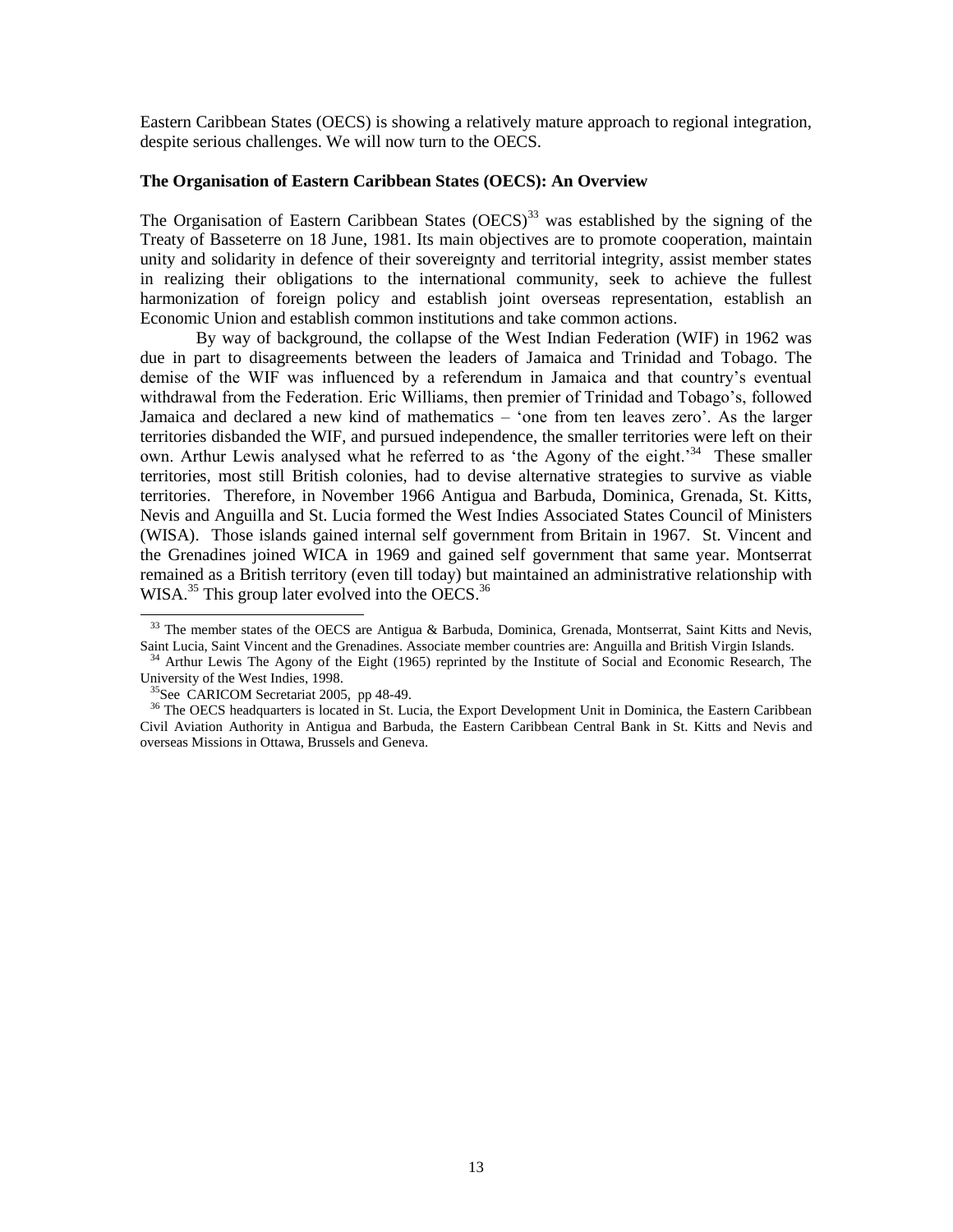*Small Size*

While CARICOM countries are small states, OECS countries are micro states given their very small size (see Figures I & II).



Figure I: Land Distribution Select Western Hemisphere

Figure2. Land Distribution – CARICOM & OECS



Source: The World Fact Book 2003-2004 cited in Grenade, 2005, pp 67-68.

OECS countries are also very small in terms of population size (see Figures III and IV).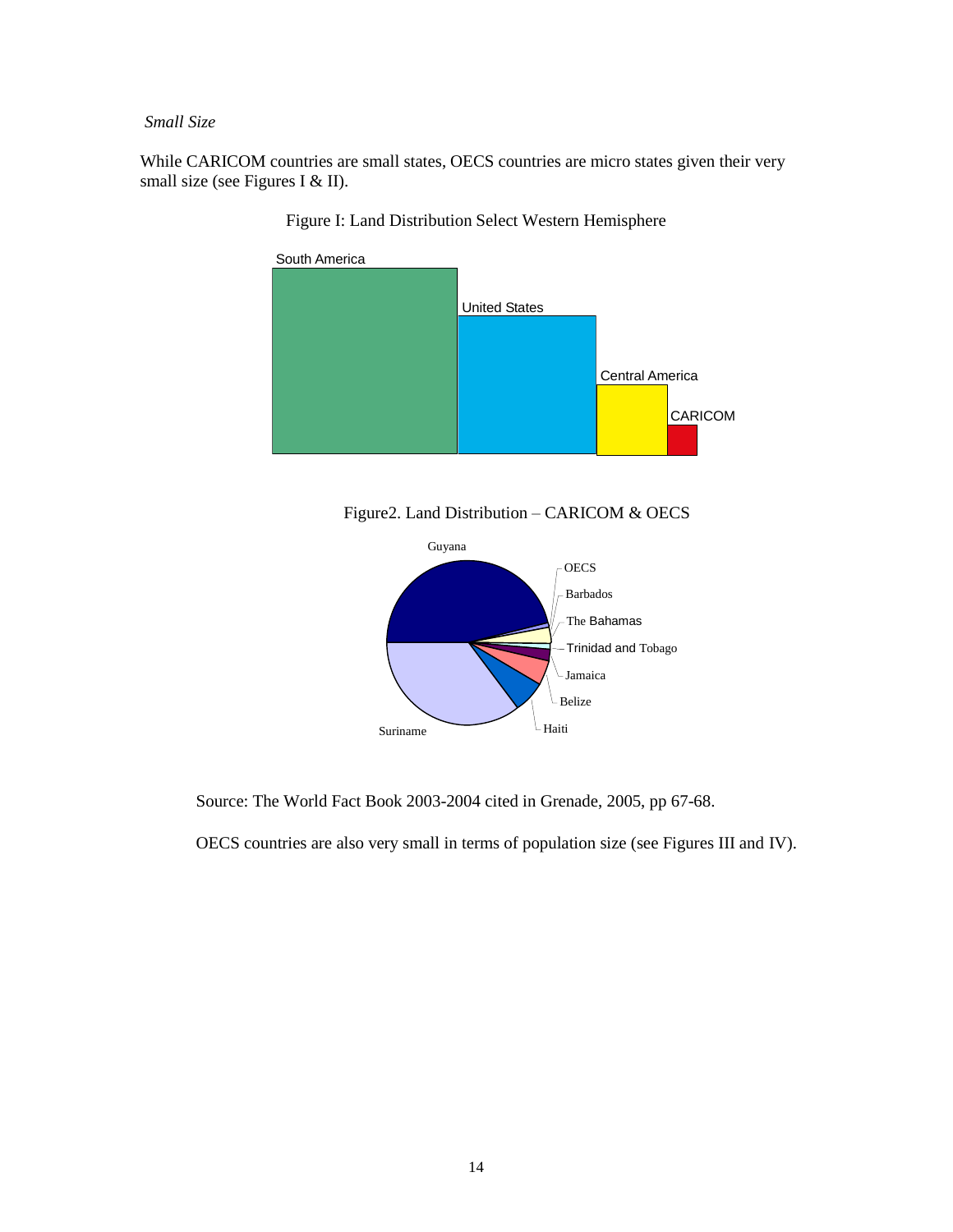

Figure III. Population Size - Selected Western Hemisphere





Source: The World Fact Book 2003-2004 cited in Grenade, 2005, pp 69-70.

As the above figures show, smallness is one of the key defining characteristics of the OECS (even relative to the rest of CARICOM). In addition to their small size, OECS countries are open economies which depend heavily on agriculture, tourism and other services, foreign direct investment and remittances. However, when compared to the wider CARICOM some of the OECS economies perform relatively well. As Table I depicts, Antigua and Barbuda, St. Kitts and Nevis and St. Lucia outperform countries such as Jamaica, Belize, Guyana and Haiti.

# **Integration in the OECS**

In terms of sub-regional governance, these smaller territories inherited a number of common institutions which were established during the WIF: the Eastern Caribbean Currency Authority (1965), which emanated from the British Caribbean Currency Board (1950), later named the Eastern Caribbean Central Bank (1983); the Directorate of Civil Aviation (1957) now called the Eastern Caribbean Civil Aviation Authority; and the Eastern Caribbean Supreme Court (1967).<sup>37</sup>

<sup>37</sup> IADB, 2003 p. 3.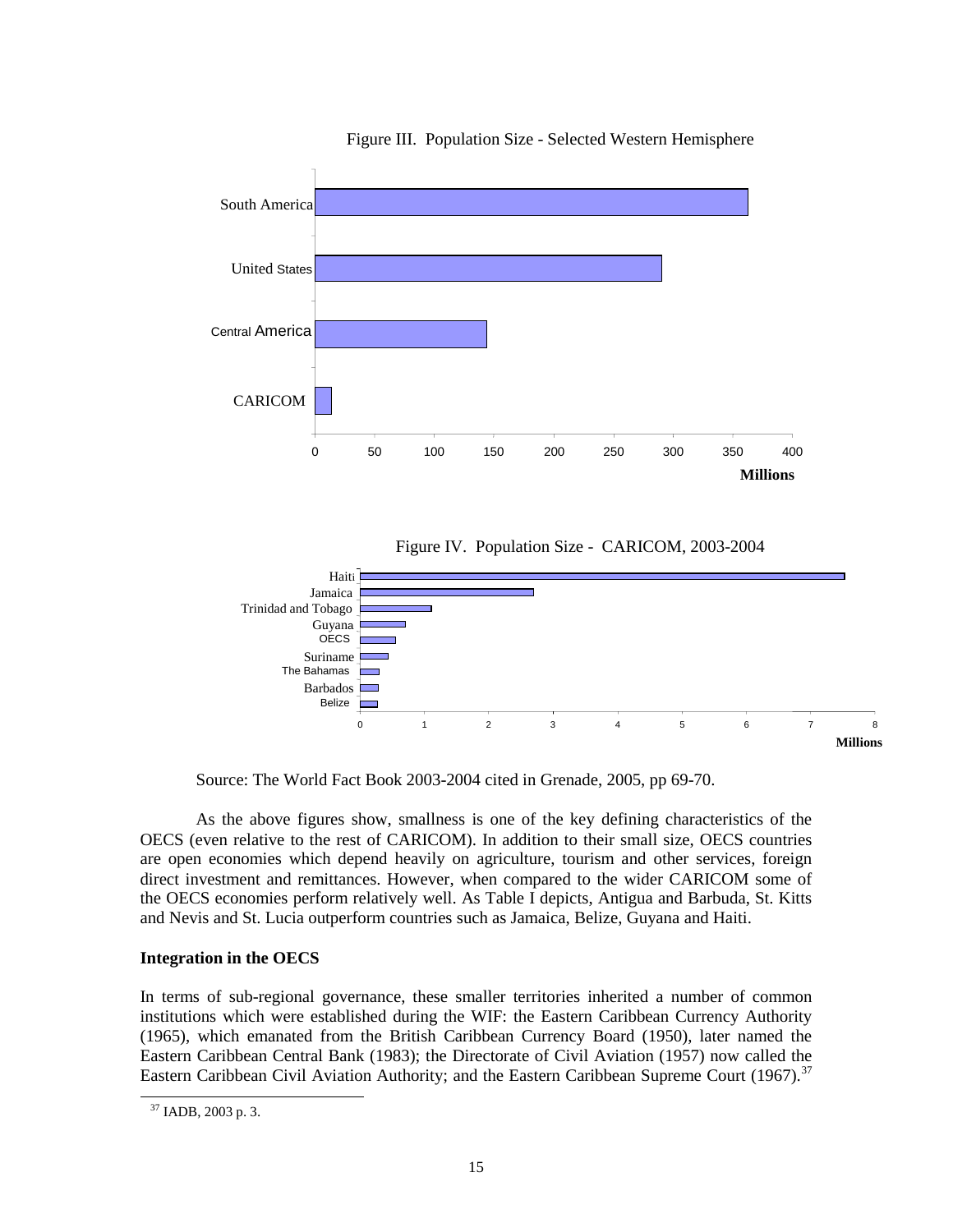The OECS capitalized on its inheritance and has achieved relatively deeper levels of integration relative to the wider CARICOM. The main institutions of the Organisation are the:

- Eastern Caribbean Supreme Court
- Eastern Caribbean Central Bank
- Eastern Caribbean Civil Aviation Authority

The revised Treaty of Basseterre (2010) makes provision for the main organs of the organisation which are the:

- Authority of Heads of Government of the Member States
- Council of Ministers
- OECS Assembly
- Economic Affairs Council
- OECS Commission

The OECS has harmonized policies in a number of areas which include energy, tourism, air transportation, health reform, education reform, judicial reform, foreign policy and trade Negotiations. OECS countries also established a Pharmaceutical Procurement Services and there is an OECS News-Link. The Eastern Caribbean Telecommunications Authority (ECTEL) – was established to oversee telecommunications deregulation. The OECS Authority gives overall direction to the organisation and the OECS Secretariat manages the day-to-day operations. Given the relative success of the OECS, both Barbados and Trinidad and Tobago, on separate occasions, have engaged the OECS on the possibility of deeper political union.<sup>38</sup>

Despite its strengths, the OECS economies are riddled with challenges. As the IMF reports, "Extremely high and rising regional public debt in the context of a regional currency board arrangement has exacerbated the region"s vulnerability to shocks. The regional public debt jumped to above 100 percent of GDP at end 2009, from an average of 93 percent of GDP in 2006–08, reverting earlier gains in debt reduction. At current polices, debt is either on an explosive path or stubbornly high at least in some countries."<sup>39</sup>

In fact, as small open economies which are vulnerable to external shocks, the global financial and economic crisis has had negative implications for the Eastern Caribbean Currency Union (ECCU). As the IMF reports, "The ECCU has been hard hit by the global economic downturn and is faced with a protracted recovery. Reflecting a collapse in tourist arrivals and FDI-financed construction activity, real regional GDP contracted sharply in 2009 and growth is expected to remain subdued in 2010–11. Surging fiscal deficits, the lack of institutional arrangements for fiscal consolidation, unsustainable debt levels, and stress in the financial sector are threatening the underpinnings of the currency union and the currency board."<sup>40</sup> The IMF reports further that:

 The ECCU is at crossroads as vulnerabilities have intensified. The ECCU consists of eight small, open, tourism-dependent island economies which share a common currency pegged to the U.S. dollar… The regional currency board arrangement, which continues to be an appropriate exchange rate regime, has provided a strong anchor for macroeconomic stability, and facilitated financial system development. However, the global financial and economic crisis has brought to the fore pockets of significant weaknesses. Surging fiscal deficits, the lack of institutional arrangements for fiscal consolidation, unsustainable debt levels, and stress in the financial sector are threatening the very underpinnings of the

l

<sup>&</sup>lt;sup>38</sup>See Patsy Lewis 2003.

<sup>39</sup> IMF, 2011, p. 6.

<sup>40</sup> International Monetary Fund, 2011, p. 1.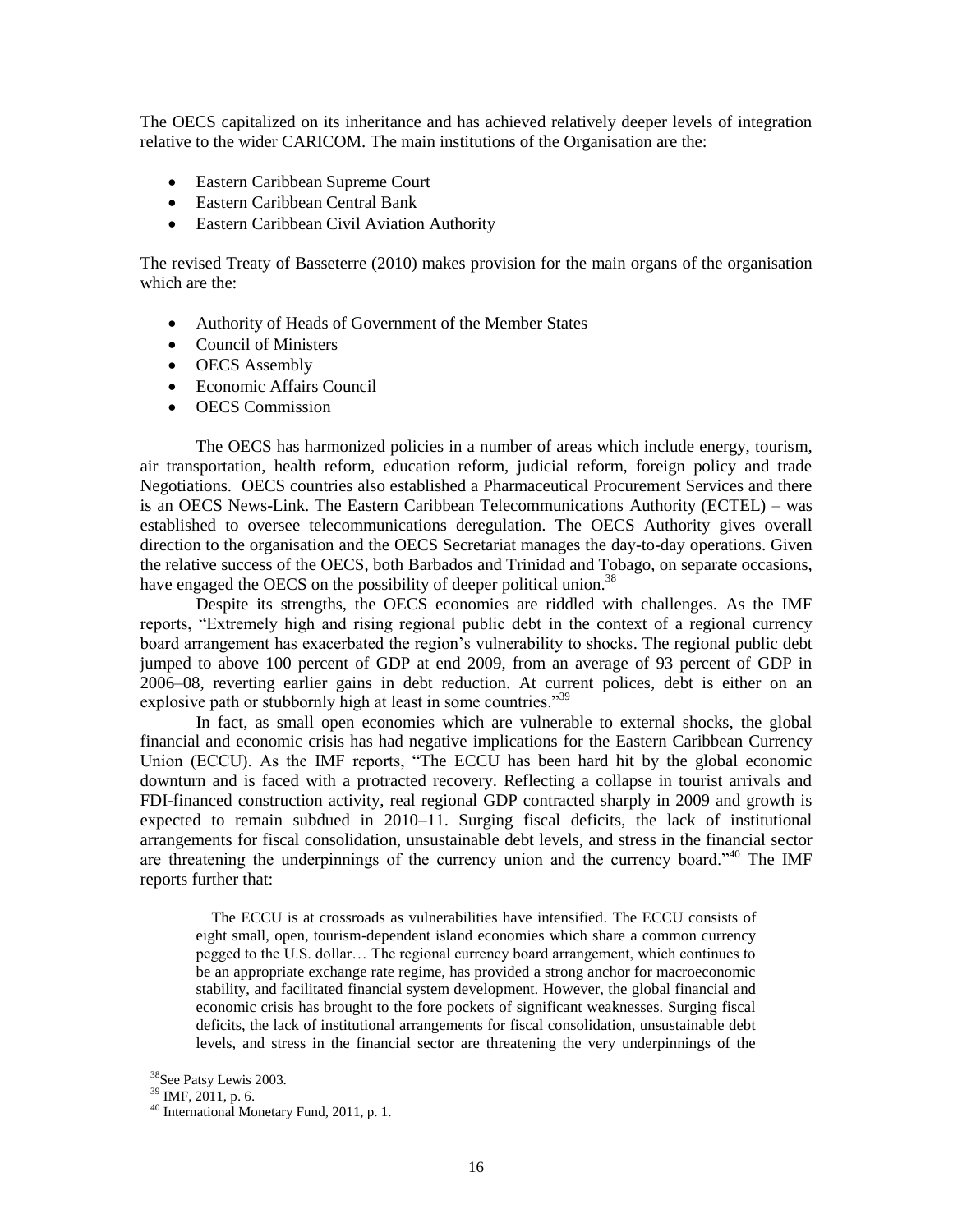currency union and the currency board. The authorities have responded on a number of fronts, but remedial action has been uneven and needs to be intensified in a number of areas and countries.<sup>41</sup>

What is instructive is that the OECS Authorities "have committed to a coordinated regional response to the economic downturn through the Eight-point Stabilization and Growth Program, signed by ECCU governments in December 2009. It focuses on the implementation of a stabilization package covering financial programs, fiscal reforms, and debt management; a stimulus package (public sector investment programs (PSIP) and social and financial safety nets); and a more structural focused package, comprising the amalgamation of some indigenous banks and reform of the insurance sector.<sup> $4$ </sup>

### **The European Union, CARICOM and the OECS**

Evidence suggests that the OECS model is closer to that of the EU. It is well established that the European Union is the most advanced regional experiment although it is a complex and unfinished project. There is evidence that the EU has experienced deep integration and relative successes. European integration has brought stability, peace and economic prosperity to Europe and it has strengthened the EU"s voice in the world. It has also achieved results which would not have been possible by individual member states acting on their own. Yet despite its achievements, the EU is accused of, among things, "democratic deficits", lack of a cohesive foreign and defense policy and expansive widening. The EU"s approach to integration is a combination of intergovernmentalism and supranational governance. That is, it sought to create a unique institutional structure and adopt decision-making procedures which aim to promote the "common good" of the Union, without undermining the interests of individual member states. It must be noted, however, that this is not an easy process for the EU. It has had to and will continue to confront several hurdles. Yet, the approach, though complicated, makes useful study.

The common institutions of the EU play a vital role in the integration process. The European experience suggests that a common court acts as a glue to sustain integration. In the case of CARICOM, the Caribbean Court of Justice (CCJ) was established in 2005 with two jurisdiction: an Appellant Jurisdiction (to replace the Judicial Committee of the Privy Council) to consider and determine appeals in both civil and criminal matters from common courts within the jurisdiction of member states which are parties to the Agreement Establishing the CCJ and an original jurisdiction to discharge the functions of an international tribunal applying rules of international law in respect of the interpretation and application of the Revised Treaty of Chaguaramas (12 member states can access this jurisdiction). To date only Barbados, Belize and Guyana have acceded to the Appellant Jurisdiction of the CCJ. However, at the sub-regional level, the Eastern Caribbean Supreme Court was established in 1967 and predates the 1981 Treaty of Basseterre. It is a superior court of record and has unlimited jurisdiction in the member states in accordance with the respective Supreme Court Acts. As is the case within the ECJ, The Eastern Caribbean Supreme Court has built up a body of community law at the sub regional level. A question arises, what is the relationship, if any, between the CCJ and the Eastern Caribbean Supreme Court? What are costs implications for the small states of the Caribbean Community to financially support both courts? These are issues that should be addressed.

The European experience also suggests that a parliament is another critical institution to sustain integration. The European Parliament is a supranational institution which is elected by the citizens of the member states and brings together all the political parties operating in the EU member states. Within CARICOM an Assembly of Caribbean Community Parliamentarians

<sup>41</sup> Ibid, p. 5.

 $^{42}$  Ibid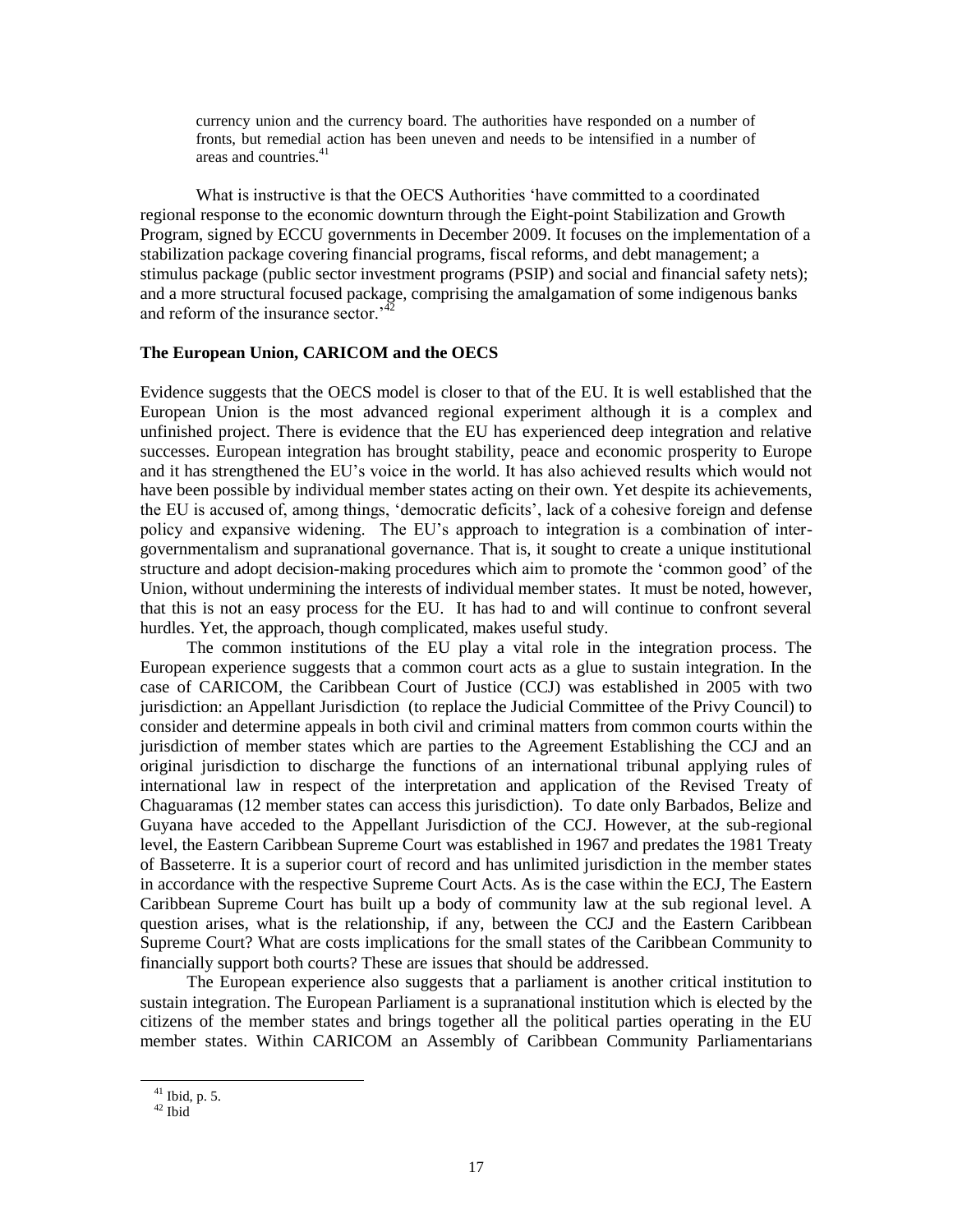(ACCP) was established as a consultative and deliberative body for the deepening of the integration movement and its objectives are clearly set out in Article 4 of the Agreement: $43$ However, the ACCP is defunct. As Girvan observes "…the ACCP had no decision-making powers. It was not one of the legally constituted organs of governance of the Community. It lacked an independent source of finance…The ACCP appears nowhere in the Revised Treaty of Chaguaramas.<sup>344</sup> Therefore at the level of CARICOM there is a serious democratic deficiency. At the sub-regional level the OECS leadership has decided to include an OECS Assembly in the revised treaty of Basseterre (Article 10). It shall "comprise Members who are representatives, as provided in this Article, of the members of the Parliament and of the members of the Legislatures of the Member States (Article 10.1). Each Parliament of an independent State which is a full Member State shall be entitled to elect five of its members to the OECS Assembly. Each Legislature of any other Member State shall be entitled to elect three of its members to the OECS Assembly (Article 10.2). It is still too early to determine the impact, if any, the OECS Assembly will have. Nonetheless this is a step in the right direction to democratise the sub-regional process.

The EU"s experience suggests that the EU Commission is one of the key catalyst, which has sustained the integration process. One of the cardinal sins of CARICOM is its failure to institute a CARICOM Commission. While discussions are ongoing about an Executive Commission, there is no clear action in this regard. However OECS leaders have agreed to establish The OECS Commission (Article 12), which shall "be the principal Organ responsible for the general administration of the Organisation." The Commission shall comprise the Director-General, who shall convene and preside at meetings of the OECS Commission, and one Commissioner of Ambassadorial rank named by each Member State. A Commissioner shall, subject to Article 15.4, represent the OECS Commission in the Member State appointing that Commissioner. The decisions of the OECS Commission shall be taken by a simple majority vote. While this Commission does not perhaps go far enough, it is a step in the right direction. While the OECS Commission is not as sophisticated as the EU Commission, there is intent on the part of the OECS political leadership to go beyond the CARICOM model in this regard 9at least on paper).

Monetary Union is a deep expression of regional integration. In the case of the EU, the Eurozone characterizes deep integration. The scope of the paper does not allow me to go into the intricacies of the Euro in relation to the United States dollar and other global currencies. Nonetheless, a common currency is an important imperative in regional integration processes. One of the strengths of the OECS is its common currency, which is pegged to the US dollar at \$2.7. Over the years, the Eastern Caribbean Central Bank and Currency Union (ECCB/ECCU) has played a positive role to ensure monetary stability in the ECCU. This means, in essence, that while CARICOM as a whole does not have a common currency, seven of the fifteen CARICOM countries already share a common currency, which is an indicator of deep integration. As Table II suggests, currency convertibility is one of the challenges which threaten integration at the wider CARICOM level.

l

<sup>43</sup> CARICOM Secretariat, "Agreement for the Establishment of an Assembly of Caribbean Community Parliamentarians" [\(http://www.caricom.org/archives/agreement-accp.htm\)](http://www.caricom.org/archives/agreement-accp.htm) accessed March 27 2005.

<sup>44</sup> Girvan, 2011, p. 4.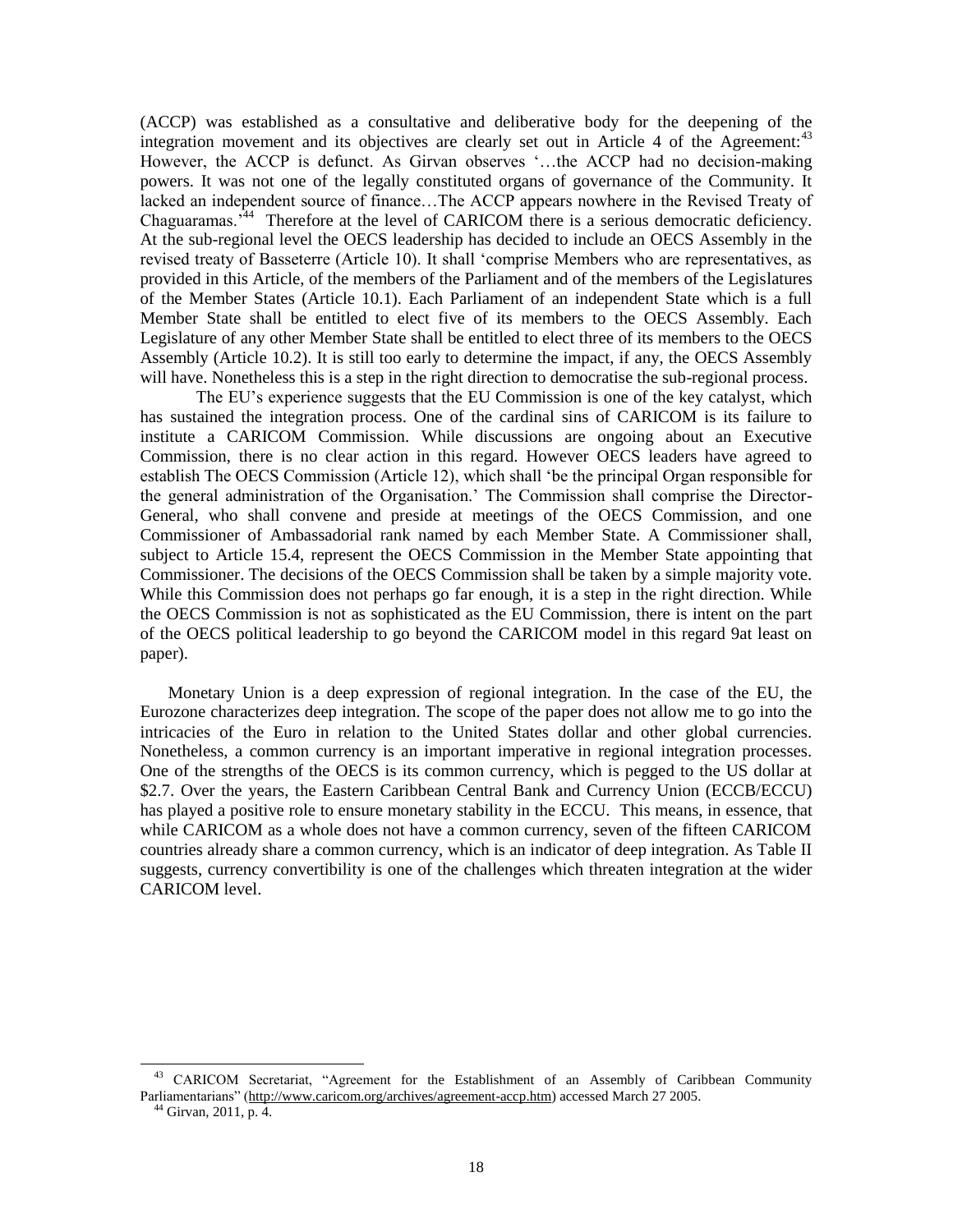| Country             | <b>Currency</b>            | <b>Equivalency</b><br>to the US\$1 |  |  |
|---------------------|----------------------------|------------------------------------|--|--|
|                     |                            |                                    |  |  |
| The Bahamas         | Bahamian dollar            | Bah\$1                             |  |  |
| <b>Barbados</b>     | Barbadian dollar           | Bar\$2                             |  |  |
| Belize              | Belizean dollar            | <b>BZ\$2</b>                       |  |  |
| Guyana              | Guyana dollar              | G\$195.34*                         |  |  |
| Haiti               | Gourde                     | $G41*$                             |  |  |
| Jamaica             | Jamaican dollar            | J\$58.24*                          |  |  |
| Suriname            | Suriname Guilder           | SF\$2,540**                        |  |  |
| Trinidad and Tobago | Trinidad and Tobago dollar | TT\$6.2**                          |  |  |
| The OECS            | East Caribbean dollar      | EC\$2.7                            |  |  |

# Table II: Currencies: CARICOM and The OECS

\*\*Floating (2002)

 $\overline{a}$ 

Source: CARICOM Secretariat 2005, pp 405-433.

The EU's internal market is one of its success stories. It is noteworthy that within the EU the economic union of Benelux functions as an economic union even though its members are part of the European Union's EMU.<sup>45</sup> In the case of the Caribbean, the Caribbean Single Market and the OECS Economic Union while offering possibilities are fraught with challenges. It is too early to assess the CSM and the OECS economic union. However, a major difference between both arrangements is that the new vision for the OECS economic union is to create an OECS supranational arrangement and single economic space which would be an area of peace, tranquillity and harmony, where things work (utilities, infrastructure) and service (in the public and private sector) is excellent in a clean and pristine environment. The Treaty allows for the transfer of legislative powers in five specific areas from national parliaments to the OECS Authority, thereby strengthening the institutional set up of a full-fledged economic and monetary union.<sup>46</sup>

Unlike CARICOM, the OECS has established joint diplomatic Missions in Brussels (Belgium) (previously in Ottawa Canada and a Joint technical Mission to the WTO in Geneva, Switzerland. The OECs has also established an office in Puerto Rico. OECS member countries are also part of the Regional Security System (RSS) along with Barbados. On the question of

<sup>45</sup> Benelux is an Economic Union established in 1958 by Belgium, The Netherlands and Luxembourg. "The Benelux Economic Union is one of the world's oldest economic unions. Its philosophy and guiding principles operate within a democratic framework and have served as a model for other economic unions, especially the European Union. Nevertheless, the importance of the BEU has diminished over the years as the economies of its member countries have become integrated into the European Union. The BEU is an internal regional association within the European Community, which is in turn the core of the European Union. This relationship continues because the goals of the BEU and the goals of the European Community are not in conflict. Despite its lesser stature today, the Benelux Economic Union played a vital role in the decades following World War II in rebuilding and modernizing the Benelux countries." See [Benelux Economic Union \(BEU\) -](http://www.referenceforbusiness.com/encyclopedia/Assem-Braz/Benelux-Economic-Union-BEU.html#ixzz1EM3LssXa) duties, benefits [http://www.referenceforbusiness.com/encyclopedia/Assem-](http://www.referenceforbusiness.com/encyclopedia/Assem-Braz/Benelux-Economic-Union-BEU.html#ixzz1EM3LssXa)[Braz/Benelux-Economic-Union-BEU.html#ixzz1EM3LssXa.](http://www.referenceforbusiness.com/encyclopedia/Assem-Braz/Benelux-Economic-Union-BEU.html#ixzz1EM3LssXa) Accessed 18 February, 2011.

Organisation of Eastern Caribbean States, Revised Treaty of Basseterre, 2010.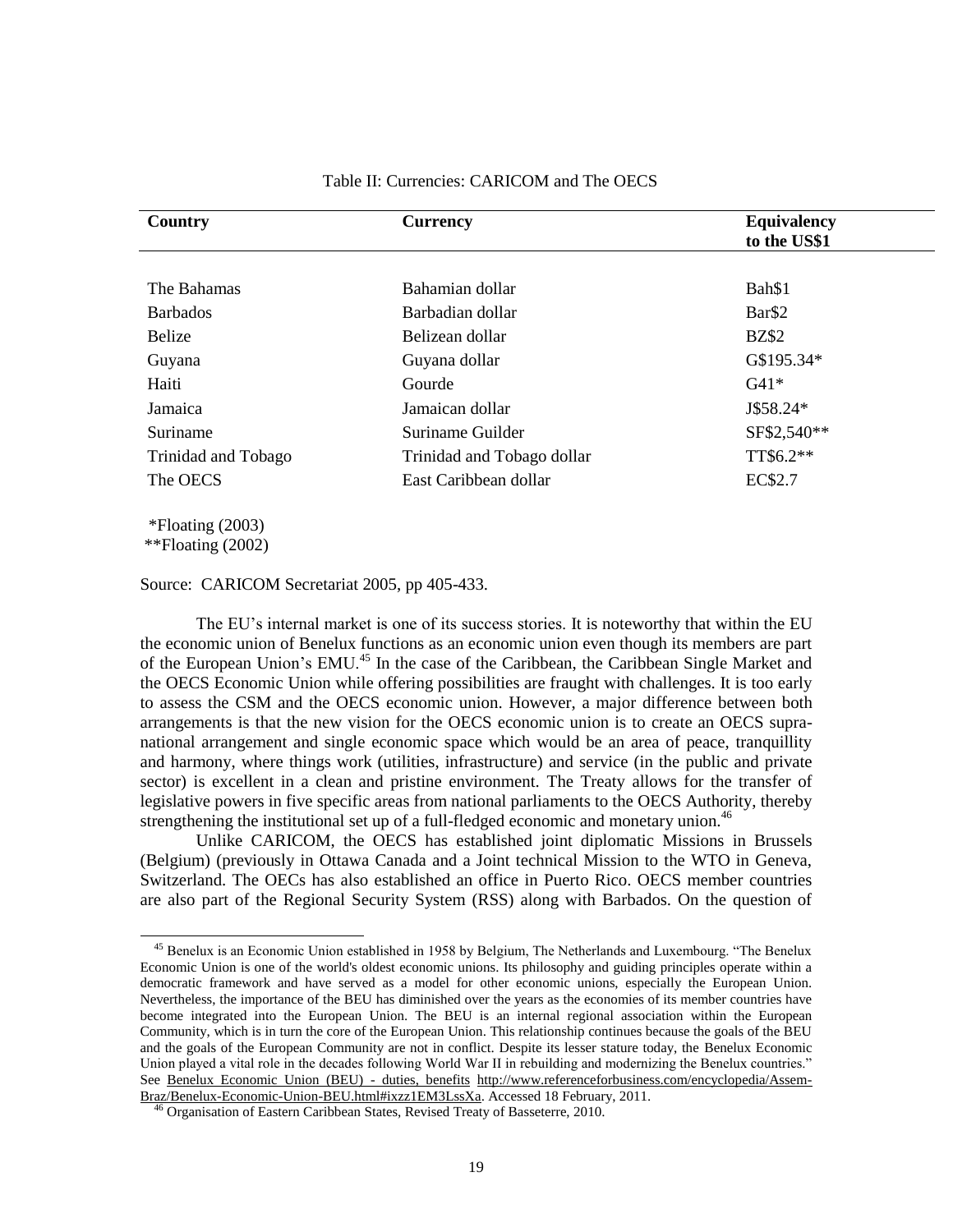security, CARICOM has established an office for the Implementation for Crime and Security (IMPACS). Research is needed to investigate the relationship between IMPACS and the RSS. There may be scope for deeper collaboration or even some merger.

On the question of foreign policy, the Revised Treaty of Basseterre makes provision for the harmonisation of foreign policy. As Article 15.1 states:

 Unless objection is offered by the receiving States or international organisations and conferences concerned, Member States may establish and maintain arrangements for joint overseas diplomatic or other representation, including, where appropriate, the accreditation of one representative to one or more States, international organisations or conferences (Article 15.1).

A current challenge for the Caribbean surrounds various configurations of integration processes in the hemisphere. Currently three OECS member states are members of the Bolivarian Alternative for the Americas (ALBA) – Antigua and Barbuda, The Commonwealth of Dominica and St. Vincent and the Grenadines. Some OECS counties have relations with China and others with Taiwan. The Revised Treaty of Basseterre states:

 Nothing in this Treaty shall preclude any Member State from participating in other arrangements either with other Member States or non-Member States provided that its participation in such arrangements does not derogate from the provisions of this Treaty (Article 19.1).

 The rights and obligations arising from agreements concluded before the entry into force of this Treaty between Member States, or between Member States and other countries or organisations, shall not be affected by the provisions of this Treaty (19.2).

 To the extent that such agreements in Article 19.2 are not compatible with this Treaty, the Member State or States concerned shall take all appropriate steps to eliminate the incompatibilities established. Member States shall, where necessary, assist each other to this end and shall, where appropriate, adopt a common negotiating position (19.3).

This means in essence that the OECS has made provision for such arrangements. What is salient here is that in this new dispensation there are overlapping forms of regionalisms and cooperation arrangements and small, vulnerable, dependent states are often faced with several dilemmas. One dilemma surrounds short term economic gains versus sustainable development in the long term.

Finally, the discussion suggests that the OECS model is much closer to that of the EU than the CARICOM model. The OECS Secretariat admits that public announcements have been made in various fora about the economic union being modelled after the  $EU^{47}$ . However, the OECS Secretariat warned against the "wholesale adoption" of the European Union governance model without paying due regard to the socio-economic realities of the EU.<sup>48</sup> When asked about the EU"s views on the OECS economic union, a representative of the EU Delegation to Barbados and the Eastern Caribbean had this to say:

 The EU is very supportive of the OECS Economic Union entering into force. Regional integration is consistent with EC policy as articulated in the European consensus on Development and the joint Statement on EU Development Policy (December 2005). In addition, the Cotonou Agreement (Article 28) requires that cooperation under the Agreement provide support for regional and sub-regional cooperation and integration objectives set by ACP countries and that economic and trade cooperation build on

l

<sup>&</sup>lt;sup>47</sup> For an analysis of the OECS and the EU see paper prepared by the Interamerican Development Bank, October 2003.

<sup>48</sup> IADB 2003, p. 16.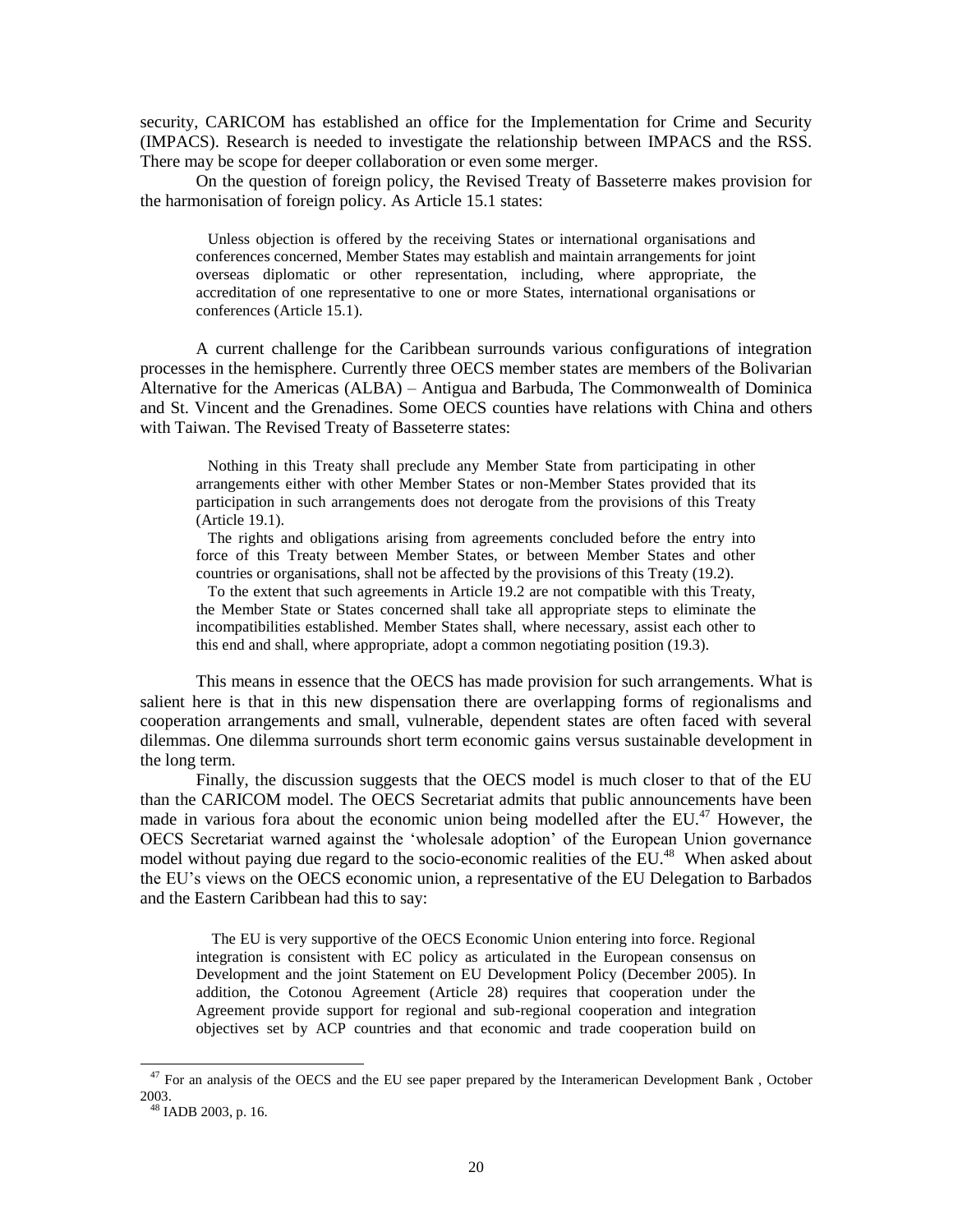regional initiatives. This is therefore the basis for the cooperation strategy outlined in the European Community – Caribbean Regional Strategy paper and regional Indicative Programme 2008-2013, which includes the deepening of OECS integration internally as well as within the CSME as one of the focal areas for financing the  $10^{th}$  EDF. The EU has committed, as part of the 10<sup>th</sup> EDF Regional program,  $66.6$  to the OECS Secretariat to pursue their economic integration and trade agenda. The OECS is also a major trading partner of the EU OECS exports to the EU valued at EC\$155M/45M euro. The OECS is also a major trading partner of the EU. OECS exports to the EU valued at EC\$155M/ 45M euro (2008) representing 14% of total OECS exports. OECS imports from the EU during the same period valued EC\$778M/ 227M euro representing 10.8% of total OECS imports. The OECS also benefit from other EU funding agencies such as Trade.com (including the Hubs and Spokes programme); the UK CART Fund; PROINVEST; and the German funded GTI programme (2008).<sup>49</sup>

An assessment of the OECS brings into question the need to rethink Eric Williams" "one from ten leaves naught,' since one from ten did indeed leave nine – the OECS. Time will tell to what extent the OECS model can be sustained or whether the 'agony of the eight' will persists. Nonetheless based on historical evidence and the European experience, the common institutions should continue to sustain the OECS into the future, despite global uncertainties and domestic constraints.

# **Conclusions**

 $\overline{a}$ 

Several broad conclusions can be drawn from the above analysis of CARICOM and the OECS. First, historical factors can propel or haunt integration processes. In the case of European integration devastating wars were the impetus for integration. For CARICOM, the ghost of the failed British West Indian Federation continues to bedevil the regional process. On the other hand, a major reason for the relative success of the OECS is its historical reality. The OECS inherited a number of institutions – a common court, a civil aviation authority and a common currency from the failed federal venture. The small states and territories capitalized on their inheritance. As the EU experience attests, common institutions are a catalyst to sustain regional integration, whether at the regional or sub-regional level.

Second, external forces are a major factor which helps to shape regional projects. For the EU, the need to compete with countries such as the USA and now China influences its integration process. The WTO and other global governance regimes also play a role in shaping integration. While the EU is a global actor, small states such as those in the Caribbean have to navigate an unequal global order. The controversy over the CARIFORUM-EC EPA speaks to the tension in North-South inter-regionalisms as a consequence of global forces and internal dynamics. During the Cold War CARICOM states were divided along ideological lines which undermined the regional process. Similarly the global crisis of the 1970s and 80s and the current crisis supports the thesis that global forces are both a threat to and an incentive for regional integration. Another issue surrounds multiple configurations of integration processes – for example, ALBA and the South American Integration project. While these arrangements provide alternative options for small states these multiple forces can inadvertently or otherwise promote fragmentation within regional projects. However they bring to the fore tensions between sovereignty, regionalism and national imperatives.

Third, regional integration processes cannot escape the realities of power relations. A key question is, where does power lie? In the case of the EU, a combination of factors converge to drive the integration process - the larger more powerful states, capitalist interests and lobbyist. For CARICOM, there is also a strong divide between the larger and more developed countries –

<sup>49</sup> An official of the EU Delegation to Barbados and the Eastern Caribbean, by email 18 February, 2011.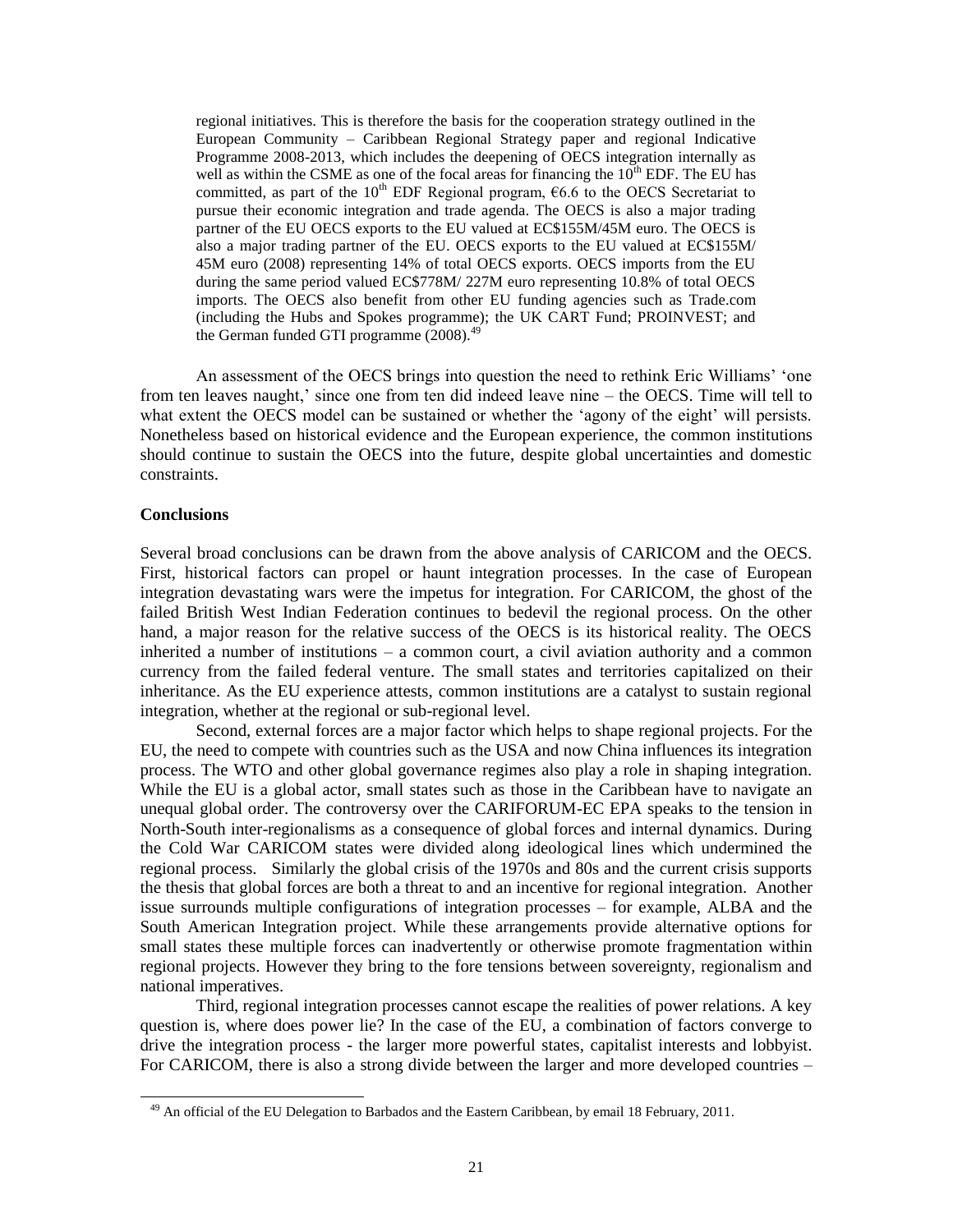Jamaica, Trinidad and Tobago, Barbados and Guyana – and the smaller territories. The MDC/LDC divide is manifested politically, economically and socio-culturally in the Caribbean. While the 'larger' territories are small states in relation to the rest of the world, they assume a false sense of superiority in their dealings with the OECS (even when they are outperformed economically by some OECS countries – Guyana and Jamaica are cases in point). The irony is, for micro states, such as those in the OECS, this dual marginalization (at the global and regional levels) creates an even greater incentive to integrate. If smallness equates to powerlessness then there is a logic that leads smaller states to integrate even more. The hard question is, why do the leaders of the OECS appear to have greater political will at the sub-regional level and not at the regional level? What are the gaps in political leadership? I argue that the small size of the OECS coupled with the perceived superiority of the MDCs serve to intimidate the smaller territories at the CARICOM level. This may be a blessing in disguise for the OECS.

Fourth, sub-regional groups become assimilated into the regional process, when there are strong common institutions to create certainty and sustain deep integration. A case in point is the BENUIX economic union in relation to the EU. On the other hand, sub-regional groupings tend to deepen their own processes when there is uncertainty and fragmentation at the regional level. An example is the relationship between the OECS and CARICOM. What seems to be emerging is an interrelationship between the stagnation of CARICOM and the strengthening of the OECS. For example when the WIF collapsed, the 'little eight' had to devise strategies to collectively survive and they established the West Indies Associated States. In the initial phase of CARICOM when Heads of Government did not meet for six years (1976-81) the Treaty of Basseterre was signed to create the OECS in 1981. Again, in the current era, when CARICOM seems to be in reverse gear, the OECS launched an economic union. This suggests that as micro states, the OECS is forced to have a defensive posture viz CARICOM to ensure their relevance and viability.

Finally, regional integration continues to be the most viable option for small states, particularly in this complex global era. However, integration processes will continue to grapple with global forces and internal constraints. Yet successful regional processes are the ones which benefit from visionary leadership, institute common institutions and democratize the regional project. As insecurity and uncertainty continue to shape the global political order, regional integration will be one of the complex roadmaps available to navigate the future.

This paper may have raised more questions than it answered. Therefore, further research is needed on sub-regionalism and regionalism in general and the OECS and CARICOM in particular. Comparative research is also needed on other regions in the Global South (such as Africa and Latin America) and the influence of the EU"s model. Another issue which requires scholarly scrutiny is the question of overlapping integration processes and multiple cooperation and integration arrangements in Latin America and the Caribbean (LAC). What are the motivations for multiple projects? Are they sustainable? What can they mean for EU-LAC relations? These are critical questions which require academic probing.

I end as I began. In the face of uncertainty, corporate enterprises and sovereign states are preoccupied with competitiveness and viability as the peoples of the world search for security in their daily lives, democracy and hope. Within this context, regional integration will continue to be a viable but problematic option. Perhaps more than ever before, scholars and practitioners need to bridge divides to enhance the discourse on integration in the contemporary global era.

# **References**

Arthur, O. Presentation at the Private Sector Organisation of Jamaica Chairman"s Club Forum "Making the Most of the EPA' Jamaica Pegasus Hotel, February 3, 2009.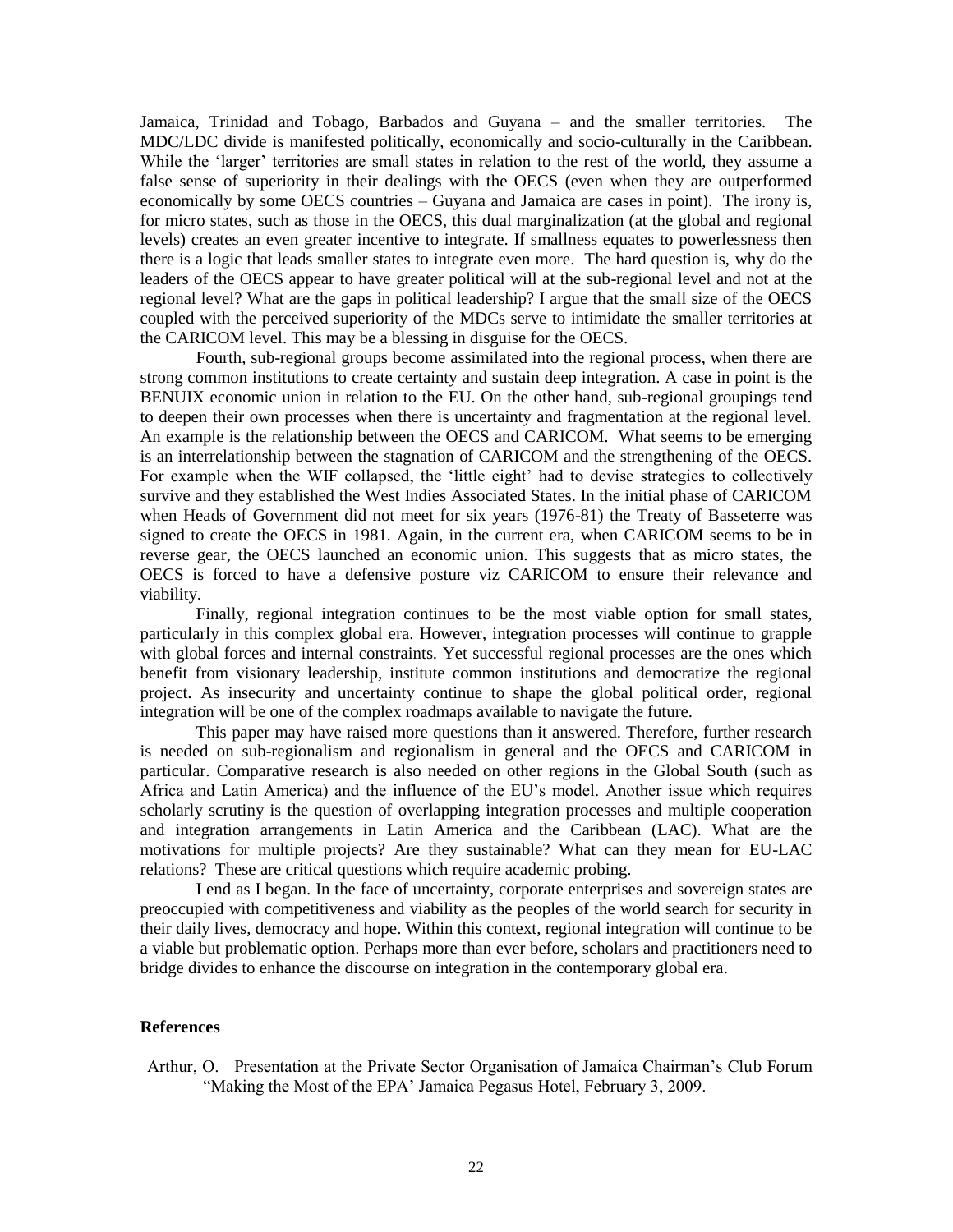- Axline, W. A. "Underdevelopment, Dependence and Integration The Politics of Regionalism in the Third World." *International Organization* 31 (Winter 1977): 83-105.
- Bilal, S. "Implications of the Global crisis for the ACP-EU Economic Partnership Agreements (EPAs) December 7, 2009. (http://www.thebrokeronline.eu/en/Onlinediscussions/Blogs/Redeveloping-finance/Implications-of-the-Global-Crisis-for-the-ACP-EU-Economic-Partnership-Agreements-EPAs) Accessed 19 February, 2011.
- Bernal, R. L. CARIFORUM-EU Economic Partnership Agreement Face [\(http://bl157w.blu157.mail.live.com/default.aspx?wa=wsignin1.0\)](http://bl157w.blu157.mail.live.com/default.aspx?wa=wsignin1.0) Facebook Video. Viewed 19 February, 2011.
- Boomberg, E. and A. Stubb (eds.) (2003). *The European Union: How does it work*? New York: Oxford.
- CARICOM Secretariat 2005 *Our Caribbean Community*, Georgetown, Guyana: CARICOM Secretariat.
	- \_\_\_\_\_\_. "Report on Proceedings in The Sixth Special Meeting of the CARICOM Community" The Dominican Republic April 16 1999.
- \_\_\_\_\_\_. Draft Re-worked Roadmap for implementation of the CARIFORUM-European Community Economic Partnership Agreement" May 2009.
- "Agreement for the Establishment of an Assembly of Caribbean Community Parliamentarians" [\(http://www.caricom.org/archives/agreement-accp.htm\)](http://www.caricom.org/archives/agreement-accp.htm)
- Cariforum-EC Economic Partnership Agreement Text [http://www.slideshare.net/CRNM/cariforumec-economic-partnership-agreement-epa](http://www.slideshare.net/CRNM/cariforumec-economic-partnership-agreement-epa-text)[text](http://www.slideshare.net/CRNM/cariforumec-economic-partnership-agreement-epa-text)
- Cariforum-EC EPA text; and "The EPA at a Glance An overview of the CARIFORUM-EC EPA Caribbean Regional negotiating Machinery Revised April 2009 [\(http://www.slideshare.net/CRNM/the-cariforumec-epa-at-a-glance\)](http://www.slideshare.net/CRNM/the-cariforumec-epa-at-a-glance).
- Clegg, P. 2002. *The Caribbean Banana Trade: From Colonialization to Globalization* New York: Macmillan.
- The Courier "All eyes on the CARIFORUM EPA Issue No. XX (NS) November/December 2010. [\(http://www.acp-eucourier.info/All-eyes-on-the-CARI.1346.0.html\)](http://www.acp-eucourier.info/All-eyes-on-the-CARI.1346.0.html)
- Dinan D. 2005. *Ever Closer Union An Introduction to European Integration* Boulder, CO: Lynn Rienner Publications, Inc.
- Economic Commission for Latin America and the Caribbean (ECLAC) Statistical Yeaarbook for Latin America and the Caribbean February, 2009.
- \_\_\_\_\_\_. "The United States Subprime Mortgage Crisis and its Implications for the Caribbean," Trinidad and Tobago: ECLAC, April 9, 2008.
- Elgström, O. and J. Pilegaard "Imposed Coherence: Negotiating Economic Partnership Agreements" *European Integration* Vol. 30, No. 3, 363-380, July 2008.
- European Commission. "Green Paper on relations between the European Union and the ACP countries on the eve of the  $21<sup>st</sup>$  Century - Challenges and options for a new partnership." Brussels: European Commission, 1996.
- EU-ACP Partnership Agreement *The Courier* Special issue "Cotonou Agreement" September 2000.
- Gasiorek, M. and L. A. Winters 2004 "What Role for the EPA in the Caribbean" Oxford: Blackwell Publishing Ltd.
- Ginsberg, R. H. 2007. *Demystifying the European Union The Enduring Logic of Regional Integration.* New York: Rowman and Littlefield Publishers, Inc.
- Grenade, W. C. 2008 "Sovereignty, Democracy and Going Regional Navigating Tensions: The European Union and the Caribbean Community Considered," in *The Caribbean Community in Transition Functional Cooperation as a Catalyst for Change* edited by Kenneth Hall and Myrtle Chuck-A-Sang. (Kingston, Jamaica: Ian Randle Publishers), pp 114-135.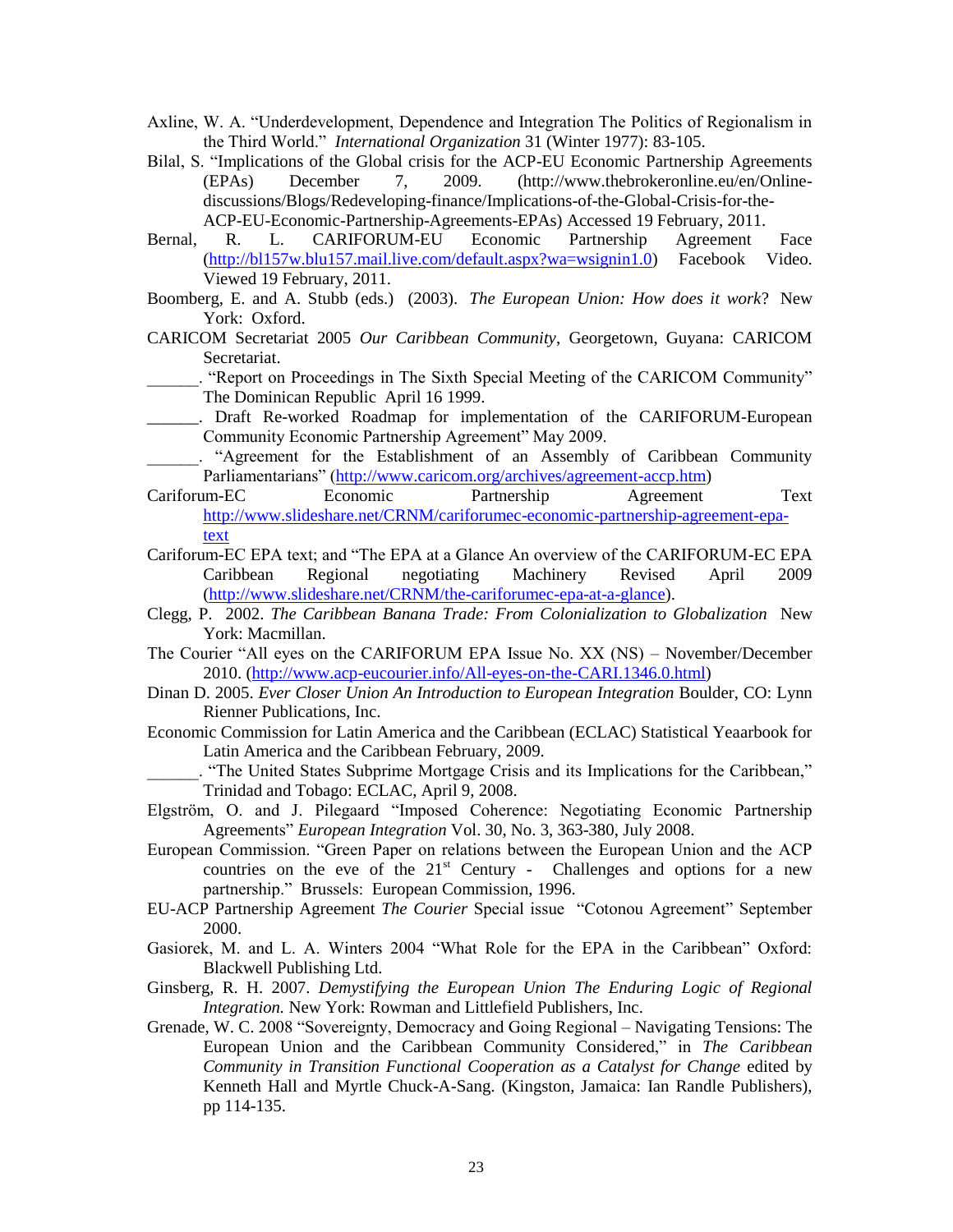\_\_\_\_\_\_. 2008a. "CARICOM: Coming of Age?" in *Regional Integration Fifty Years after the Treaty of Rome: The European Union, Asia, Africa and The Americas* edited by Joaquín Roy and Roberto Domínguez (Miami: Jean Monnet Chair, University of Miami), pp 145-163.

\_\_\_\_\_\_.2007. "The Emerging CARICOM Model" in *After Vienna: the EU-Latin America-Caribbean Relationship* edited by Joaquín Roy and Roberto Domínguez (Miami: Jean Monnet Chair, University of Miami), pp 73-93.

- \_\_\_\_\_\_.2005. "An Overview of Regional Governance Arrangements within the Caribbean Community," in *The European Union and Regional Integration: A Comparative Perspective and Lessons for the Americas* edited by Joaquín Roy and Roberto Dominguez (Miami: Jean Monnet Chair, University of Miami), pp 167-183.
- \_\_\_\_\_\_.2005. "Exploring the Challenges of Regional Integration in the Developing World: The Case of the Caribbean Community (CARICOM)" Unpublished PhD Dissertation, University of Miami.
- \_\_\_\_\_\_2005a. "Exploring the Implications of European Integration for the Anglophone Caribbean: From Lomé to EPA" *Jean Monnet/Robert Schuman Paper Series*, University of Miami, Vol. 4 No. 17 December 2004.
- Girvan, N. "CARICOM"s "Original Sin" Paper presented at the CARICOM Regional civil Society Consultation, Port-of-Spain, Trinidad and Tobago, 10-11 February, 2011
	- \_\_\_\_\_\_. "The CARIFORUM-EC EPA A Critical Evaluation The devil is in the detail" April 27, 2008 [\(http://www.normangirvan.info/economic-partnership-agreement-epa/\)](http://www.normangirvan.info/economic-partnership-agreement-epa/).
- Haas, E. B. 1958 *The Uniting of Europe: Political, social and economic Forces, 1950-195* Stanford, CA: Stanford University Press, 1958.
	- \_\_\_\_\_\_. 1975 *The Obsolescence of Regional Integration Theory*. Berkeley, CA:
- Institute of International Studies. Working Paper.
- Haas, E. B. and P.C. Schmitter. 1964 "Economics and Differential Patterns of
- Political Integration: Projections about Unity in Latin America". *International Organization*. 18(4).
- Hettne, B. (ed.) 2001 *Comparing Regionalisms: Implications for Global Development*. New York: Palgrave.
- Hettne, B. and F. Söderbaum 2002 "Theorising the Rise of Regionness." In *New Regionalisms in the Global Political Economy*, eds. Shaun Breslin et al. 33-47. London and New York: Routlege.
- Hinds, D. "Internal Political Tribalism and Regional Integration in the Caribbean." Paper presented at *The European Union and Regional Integration: A Comparative Perspective and Lessons for the Americas* Miami, April 8, 2005.
- Hoffman, S. "Obstinate or Obselete? The Fate of the Nation-State and the Case of Western Europe." *Daedalus*. Cambridge, Massachusetts: Journal of the American Academy of Arts and Sciences, 1966, 862-915.
- International Monetary Fund. "Eastern Caribbean Currency Union Staff Report for the 2010 discussion on Common Policies for Member Countries" IMF Country Report January 2011 No. 11/30. (Washington, DC: International Monetary Fund [\(http://www.imf.org/external/pubs/ft/scr/2011/cr1130.pdf\)](http://www.imf.org/external/pubs/ft/scr/2011/cr1130.pdf) Accessed 20 February, 2011.
- Lewis, G. K. 1968 *The Growth of the Modern West Indies*. New York: Monthly Review Press.
- Lewis, P. 2003 *Surviving Small Size Regional Integration in Caribbean Ministates* Barbados, Jamaica and Trinidad and Tobago: The University of the West Indies Press.
- Lewis, W. Arthur. "The Agony of the Eight" 1965 Reprinted in *Journal of Eastern Caribbean Studies* 23(1) (March, 1998).
- Maltti, W. *The Logic of Regional Integration: Europe and Beyond*. Cambridge: Cambridge University Press, 1999.